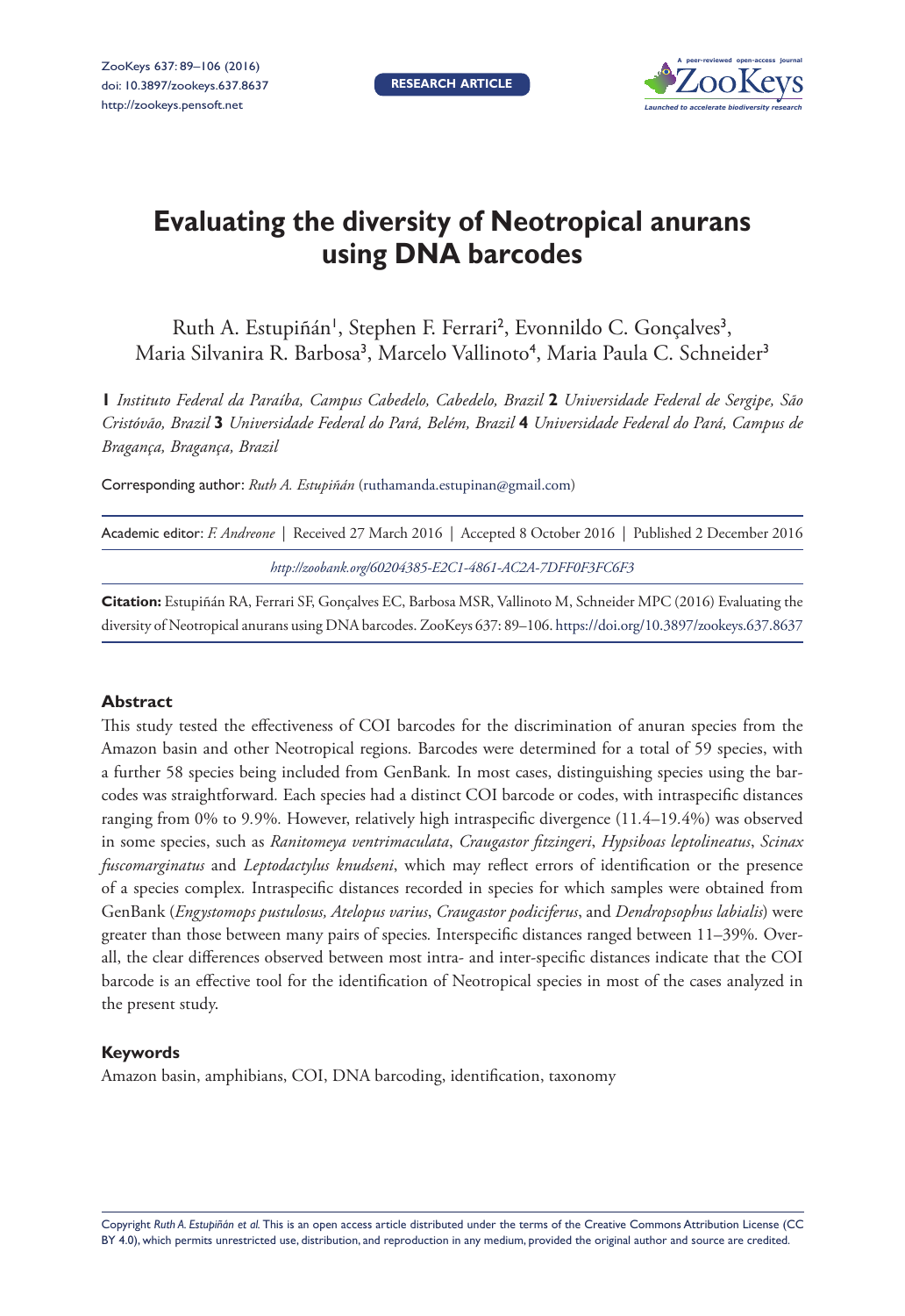# **Introduction**

Many amphibian groups are morphologically homogeneous and tend to lack clear diagnostic traits*.* This means that, while there have been a number of recent advances, the taxonomy of amphibians is poorly resolved in general (see e*.*g*.* Darst and Cannatella 2004; Faivovich et al. 2005; Frost et al. 2010; Grant et al. 2006; Roelants et al. 2007; Vences et al. 2003)*.* In particular, the intrageneric diversity of the amphibians appears to be underestimated in most cases (e*.*g*.*, Bossuyt et al. 2004; Crawford et al. 2010; De la Riva et al. 2000; Fouquet et al. 2007; Vieites et al. 2009)*.* In this context, the accelerating global decline and changes in amphibian populations (Hoffmann, et al. 2010, McCallum, 2007; Stuart et al. 2004; Narins et al. 2014), as well as the cryptic diversity reported for several taxa (Fouquet et al. 2007; Crawford et al. 2013), implies that many still undescribed species may be disappearing from the Neotropical region before they have even been identified (Collins 2010)*.*

The increasing availability of molecular data has reinforced the conclusion that morphological evolution in amphibians is often cryptic, resulting in a revitalization of amphibian taxonomy (e*.*g*.* Real et al. 2005; Vieites et al. 2009; Rowley et al. 2010; Stuart et al. 2006; Funk et al. 2012; Xia et al. 2012; Crawford et al. 2013)*.* Rapidlyevolving genes may overwrite the evidence of ancient affinities, but are extremely useful for the understanding of recent divergence among closely-related species*.* Mitochondrial DNA (mtDNA) has been widely used in phylogenetic studies of animals because it evolves much more rapidly than nuclear DNA, resulting in the accumulation of differences between closely-related species (Brown et al. 1979; Moore 1995; Mindell et al. 1997)*.* The taxonomic reviews at the species level now almost always include some form of analysis of mtDNA divergence*.* A number of species of the genus *Rana* have been recognized in recent years, based on molecular methods (Newman et al. 2012), for example, and through comparisons with other amphibian species (Channing et al. 2013; Hasan et al. 2014; Biju et al. 2014).

Short DNA sequences from a standardized region of the genome can provide a DNA "barcode" for the identification of species (Hebert et al. 2003), and may provide a substitute for more traditional molecular approaches, which have been used for the identification of amphibian taxa for some time (Larson and Chippindale, 1993)*.*  A 648-bp region of the mitochondrial Cytochrome Oxidase I (COI) gene is commonly used as a barcode for the identification of animal species, given that it is easily sequenced and provides excellent resolution for the identification of taxa, especially when combined with the analysis of other traits (Pereyra et al. 2016)*.* This is supported by the considerable divergence in sequences found by Hebert et al. (2003) between 13,000 pairs of closely-related animal species, and reinforces the need for the analysis of more than a single, short sequence of DNA, which may produce inconclusive results (Blotto et al. 2012, Pereyra et al. 2016).

The usefulness of COI as a DNA barcode has been evaluated in Malagasy mantellids and North American plethodontid salamanders (Vences et al. 2005a), Holarctic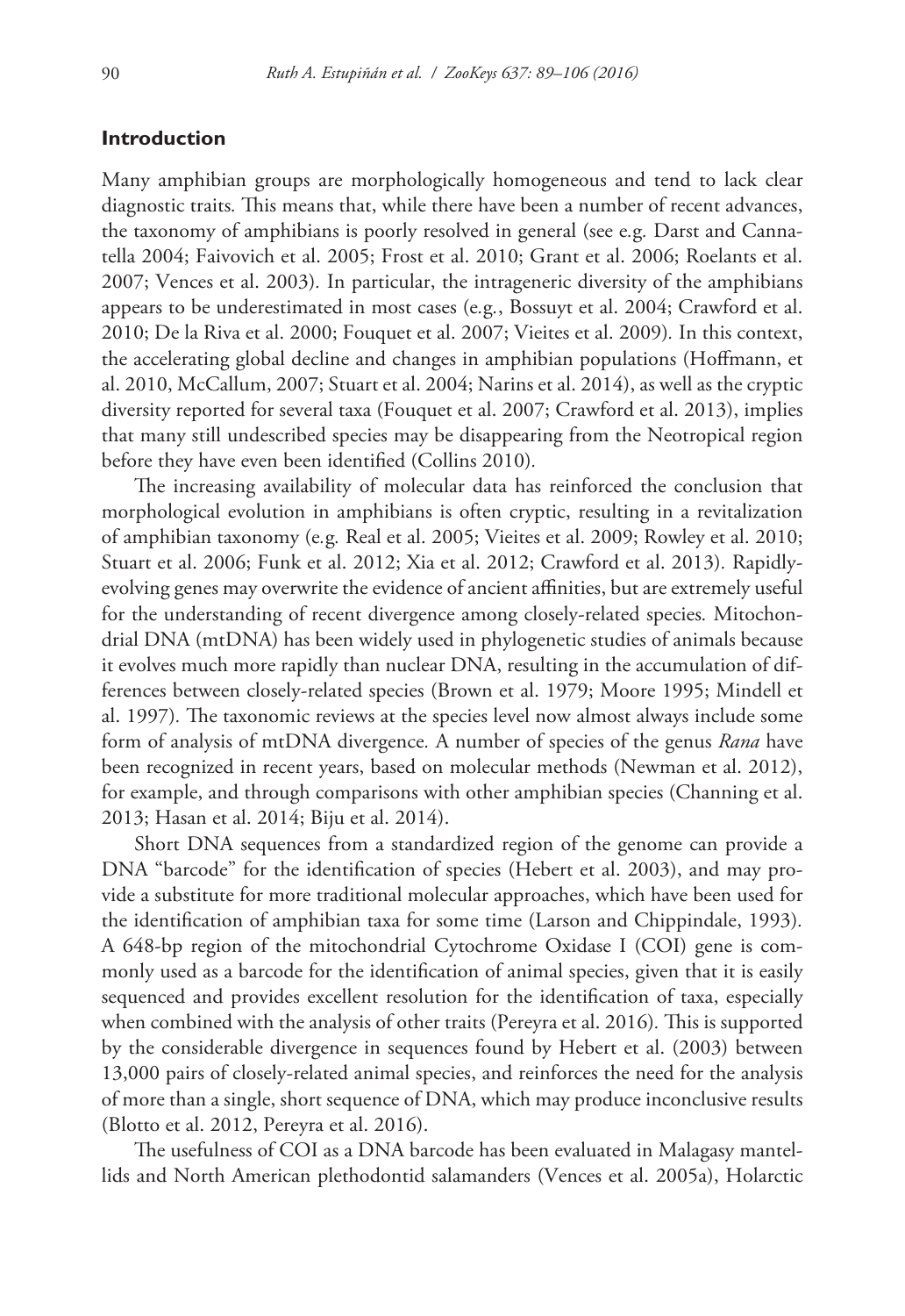amphibians (Smith et al. 2008), and Asiatic salamanders of the family Hynobiidae (Xia et al. 2012)*.* In the Neotropical zone, COI has been tested in amphibians from Panama and the Guianan Shield (Crawford et al. 2010, 2013; Hawkins et al. 2007)*.* Variations in the performance of COI as a DNA barcode have provoked doubts on the effectiveness of the approach for the identification of species (Vences et al. 2005b)*.* The main limitation on the use of COI in amphibians is the lack of a universal primer for the PCR-mediated amplification of the DNA of different species (Vences et al. 2012)*.* In many cases, the overlap found between intraspecific and interspecific distances reduces the reliability of species identification (Vences et al. 2005a; Hawkins et al. 2007)*.* Given this, Vences et al. (2005b) recommended the use of 16S rRNA as a DNA barcode, rather than COI*.*

Using a combination of primers, COI sequences were used to successfully identify 94% of Holarctic amphibians, and showed that the overlap between intra- and interspecific distances was the result of hybridization, the presence of species complexes or taxonomic problems (Smith et al. 2008)*.* In many cases, there was no overlap in these distances*.* Overall, then, the COI barcode presented the same problems encountered in the analysis of any other group of animals (Smith et al. 2008; Crawford et al. 2010; Hawkins et al. 2007; Vences et al. 2012)*.*

In this context, the present study evaluated the potential of the mitochondrial COI gene as a barcode, used in combination with other traits, for the identification of Neotropical amphibians from the Amazon basin and other regions of South America*.* In particular, the study compares the molecular classification of the specimens with the traditional taxonomy of the group*.*

## **Material and methods**

# **Study area and samples**

In order to establish a reference site for the evaluation of a barcoding approach for Amazonian vertebrates, a field survey was conducted in the BX044 polygon in the southwestern Amazon basin, an area considered to be of the highest importance for the conservation of the biome's biological diversity (Pronabio, 2002)*.* The polygon covers an area of 5270 km<sup>2</sup> and is located between latitudes 08°02'52" and 08°54'46" S, and longitudes 60°50'24" and 62°10'13"W, within the Madeira-Tapajós interfluve (Fig. 1)*.* This interfluve is poorly studied and has few few protected areas, with no more than six percent of its total area located within conservation units of any kind (Ferreira et al. 2001)*.* Notwithstanding, it encompasses a unique complex of habitats including open forests, savanna, forest-savanna transition, and gallery forests (Pereira et al. 2004)*.* This mosaic of habitats reflects the position of the study area within the ecotone marking the transition between the Amazonian Hylea and the Cerrado savannas of central Brazil (Nascimento et al. 1988; Stotz et al. 1997)*.*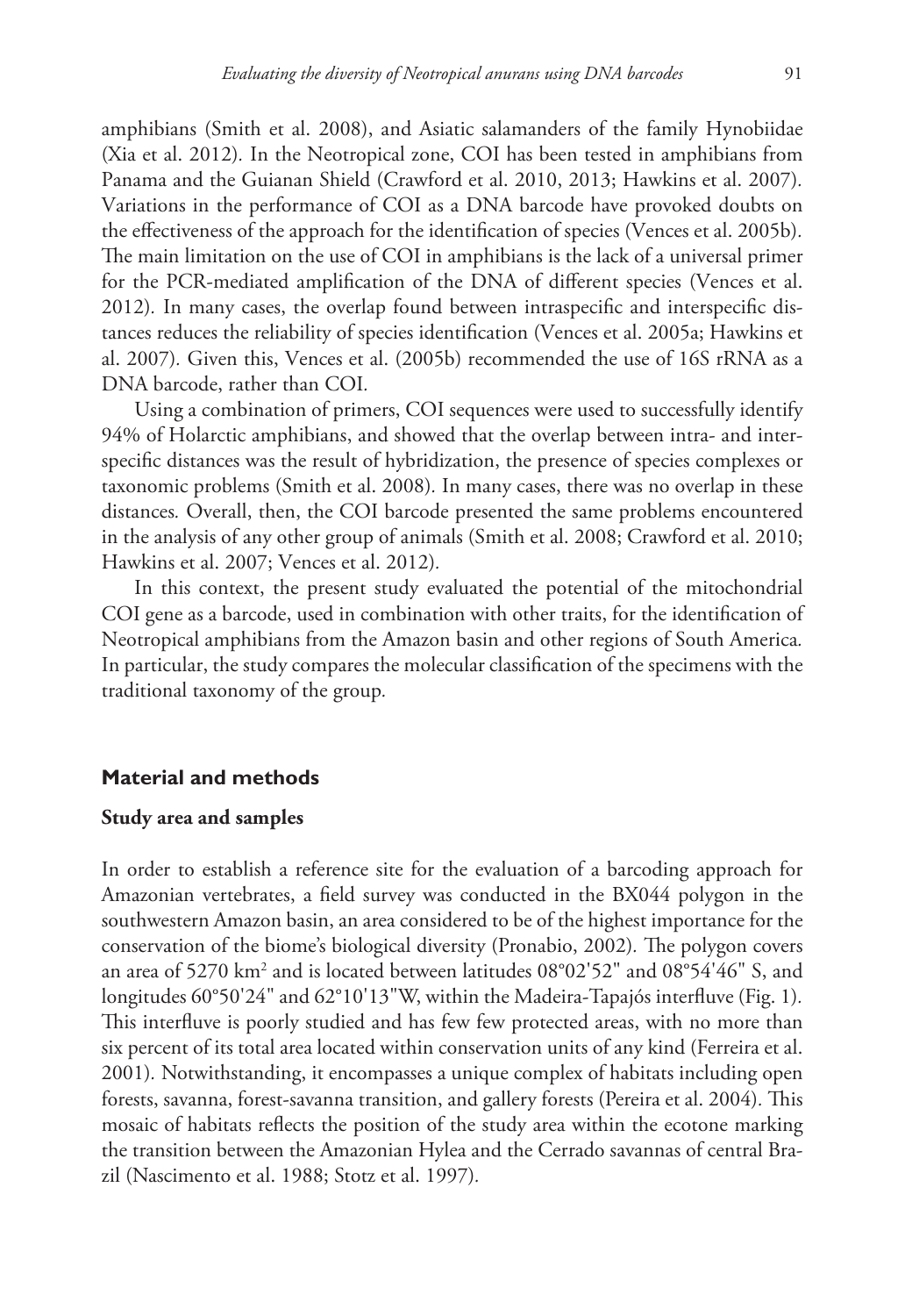

**Figure 1.** The BX044 priority area for conservation showing the sites at which anuran specimens were collected*.*

Specimens were collected in January, 2004, at 74 sites located along the Maderinha, Roosevelt, and Jatuarana rivers, and their tributaries*.* Specimens were collected in open and dense savanna habitats, gallery and flooded forests, rainforest, and ricefields*.* The specimens were euthanized with a lethal dose of lidocaine (Brasil, 1979)*.* A total of 76 specimens representing 33 species was collected, and 37 sequences were obtained from 17 species, which represent one third of the total number of species analyzed in the present study*.* The sample was augmented by tissue samples (41 specimens representing 37 species) obtained from other institutions in Brazil and other countries*.* In addition to these samples, the COI sequences of a number of other amphibian species (see Suppl. material 1) with large sample sizes were obtained from GenBank, to provide a better visualization of the variation in the COI gene in these organisms*.*

## **Specimen identification**

Following the extraction of tissue samples, the specimens collected during the present study were preserved for identification at the Goeldi Museum in Belém, Brazil, where they were confirmed by M*.*S*.*H*.* Hoogmoed*.* The accuracy of COI as a barcode for the identification of species was assessed based on the most recent classification of the amphibians (Frost 2016)*.*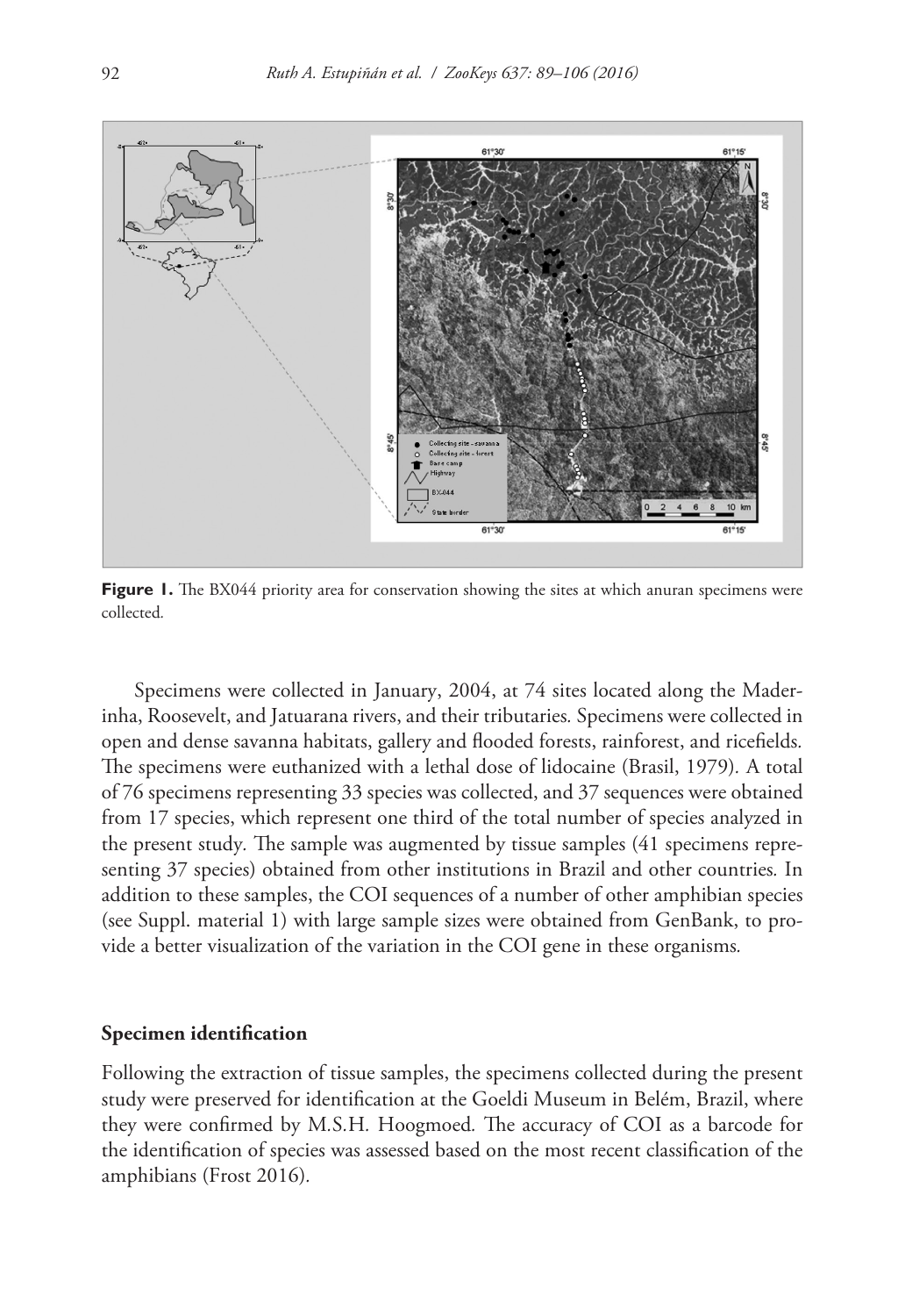## **Molecular methods**

Total DNA was extracted from either muscle or liver tissue by the SDS-proteinase K/ phenol-chloroform extraction method (Sambrook and Russell 2001)*.* A partial 680-bp fragment of the COI gene was amplified using the 5-CCTGCAGGAGGAGGAGA-YCC-3´ and 5-AGTATAAGCGTCTGGGTAGTC-3´ primers (Palumbi 1996)*.* The 25 µL polymerase chain reaction (PCR) mixture contained 0*.*4-1*.*2 µL of the DNA template, 2*.*5 µL 10XPCR buffer, 0*.*5 µL of each primer (10 pM/µL), 0*.*6-2.0 µL of MgCl2 , 1µL dNTPs, and 0*.*15 µL of *Taq* DNA polymerase*.* The PCR conditions consistedof 3 min at 94 °C, followed by 35 (or 34) cycles of 50 sec at 94 °C, 50 sec at 55 °C (or 57 and 60 °C), 50 sec at 72 °C and a final extension at 72 °C for 5 min*.* The DNA was sequenced in both directions using the primers described above in a MegaBace (GE Healthcare) automatic DNA sequencer, using the DYEnamic ET Dye Terminator kit (GE Healthcare)*.*

The sequences obtained were aligned and edited by BIOEDIT v. 7.0.5.3 (Hall 1999)*.* The possible saturation of bases was assessed using a graphic representation of transitions and transversions (Ti-Tv) plotted against Kimura 2 parameters' distance (Kimura 1980)*.* This analysis was run in DAMBE v*.* 5*.*3*.*105 (Xia 2013)*.*

Pairwise comparisons of COI sequences were conducted for three categories: (i) individuals of the same species, (ii) individuals of the same genus (excluding those of the same species), and (iii) individuals of the same family (excluding those of the same genus)*.* The frequency distribution of intra- and interspecific genetic distances was calculated using MEGA 5 (Tamura et al. 2011), as was a neighbor-joining (NJ) tree based on the K2P model (Kimura 1980)*.* The robustness of the nodes of this tree was estimated by a bootstrap analysis, with 1000 pseudo-replications*.*

The variability of the COI gene between populations of the same species was also tested using the K2P model, for which the species were selected based on the largest possible sample size (number of specimens) in GenBank (*A*. *varius*, *C*. *podiciferus*, *D. labialis* and *E*. *pustulosus*) and the availability of accurate information on their geographic origin*.* Additional species were included in this analysis (see Suppl. material 1)*.*

# **Results**

COI sequences were recovered from 75% (83/110) of the specimens analyzed*.* Fulllength PCR products (640 bps) were amplified from all of these specimens (see Suppl. material 1)*.* Of the 111 species analyzed, sequences of 56 were obtained during the present study and 58 from GenBank (sequences of *Dendropsophus minutus*, *Rhinella marina*, and *Osteocephalus taurinus* were obtained from both sources)*.* Altogether, 410 sequences were analyzed, of which, 78 were obtained in the present study and 332 from GenBank*.* No evidence of base saturation was found whatsoever (Fig. 2)*.*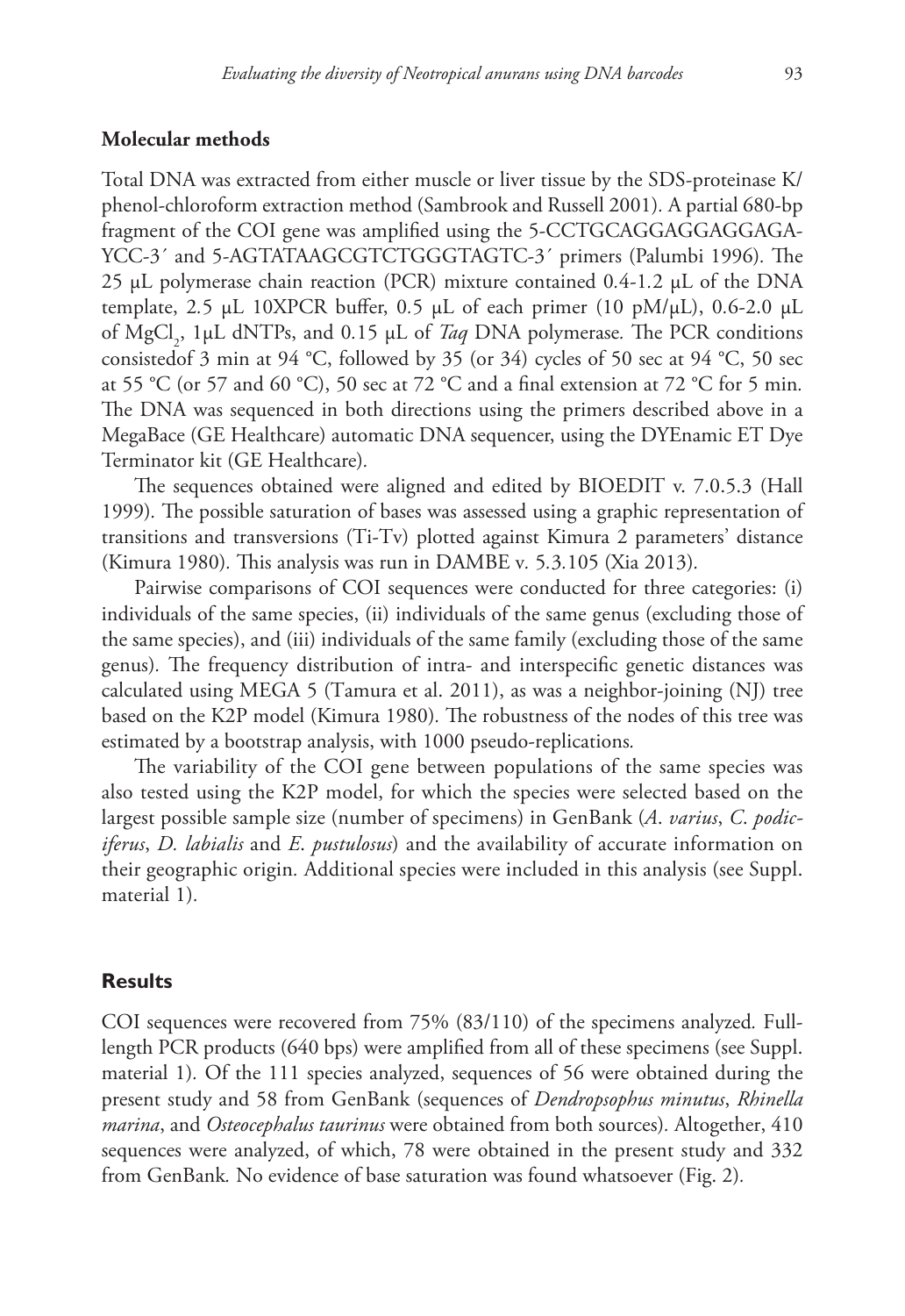

**Figure 2.** Transition (s) and transversions (v) plotted against the sequence divergence (Kimura 2-parameter distances) for the analyzed anurans.

## **Species identification**

The COI barcode identified correctly the species of 94% of the specimens examined (93 of 109 species)*.* The COI sequences obtained for the 36 species represented by two or more specimens were most similar to one another than to those of any other species*.* In addition, with a few notable exceptions, which are discussed below, the differences in COI sequences between closely-related species were higher than those within species*.* The mean K2P distance within species was 3*.*0% (Fig. 3), whereas that between species was 10.3%.

In most cases, the neighbor-joining (NJ) tree reflected a relatively reduced differentiation within species in comparison with between-species divergence (Fig. 4)*.* Most of the terminal groups include specimens of the same species or genus with bootstrap values of over 85, except for *Ranitomeya*, *Scinax*, *Leptodactylus*, *Osteopilus*, and *Hypsiboas*, which all rendered relatively low bootstrap values*.* Also, in the Cophomantinae subfamily, the COI barcode generated contradictory clusters, such as *Bokermannohyla alvarengai* being sister group of *Hypsiboas albopunctatus*, *Dendropsophus minutus* and *Hypsiboas multifasciatus*, and *Aplastodiscus callipygius* and *Dendropsophus cachimbo*, and *Aplastodiscus albosignatus.*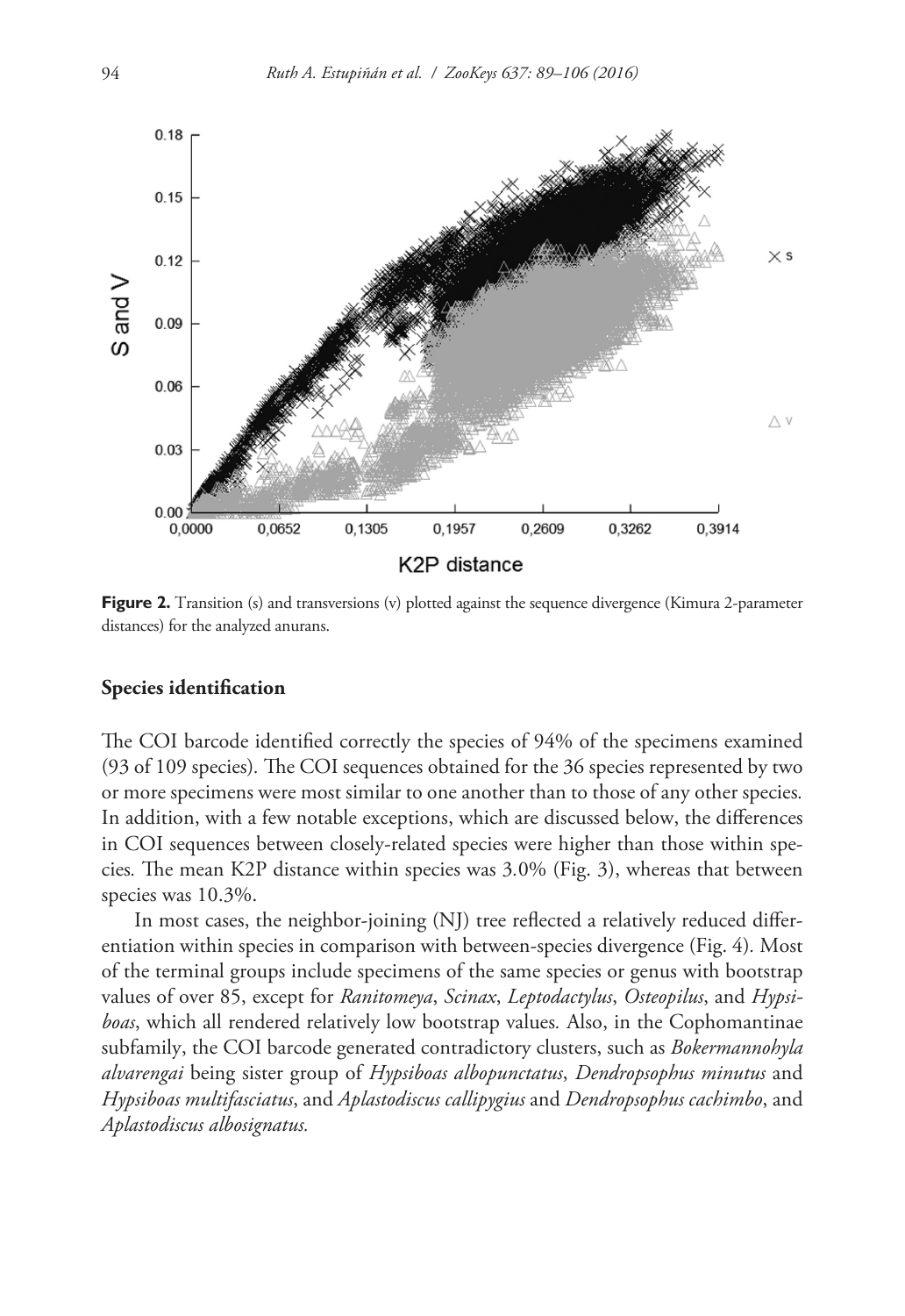

Figure 3. COI sequence divergence (K2P) at various levels of the taxonomic hierarchy for anurans.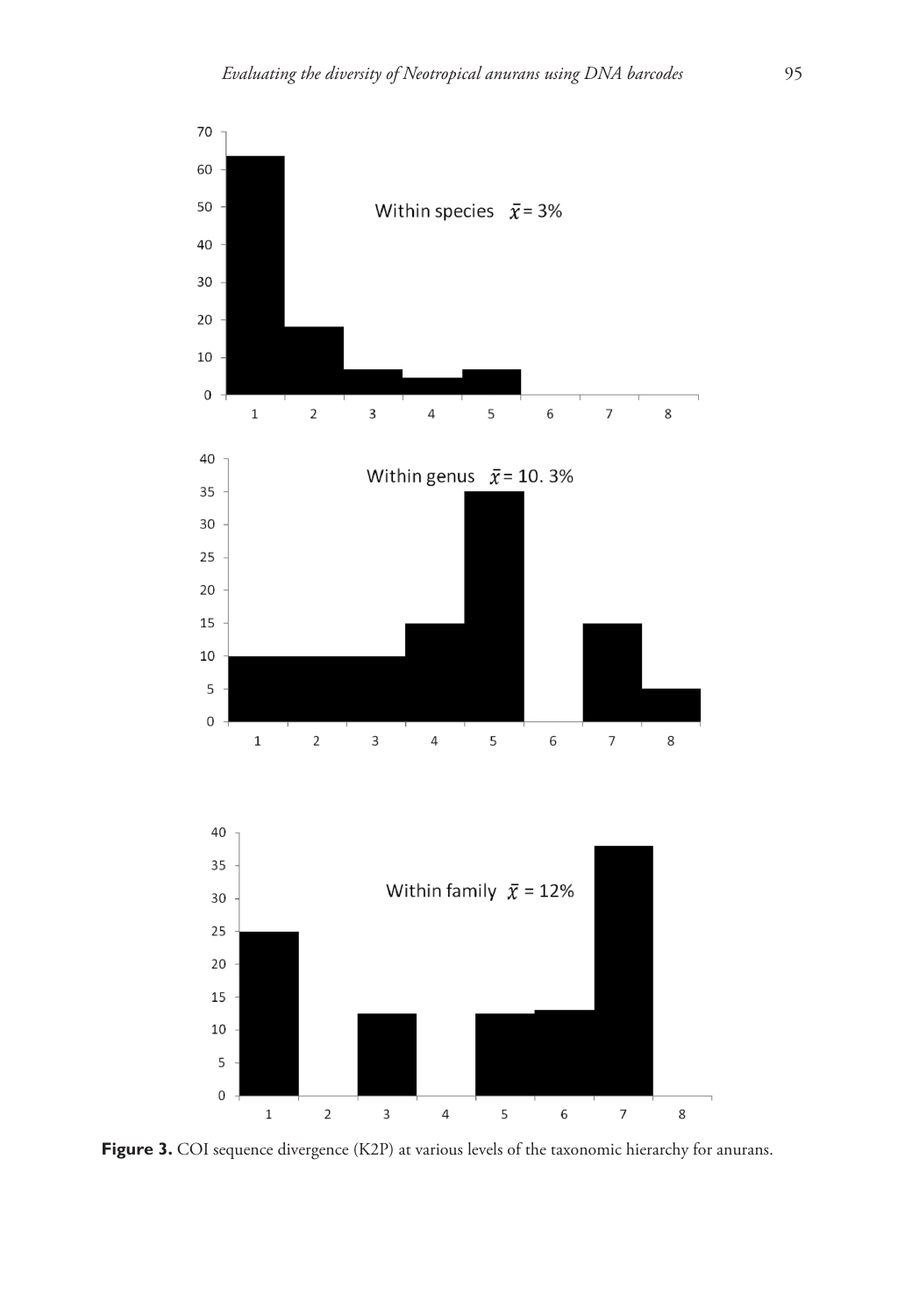

Figure 4. Neighbor-joining (NJ) tree derived from the analysis of COI sequences. The numbers at the nodes represent the percentage bootstrap values.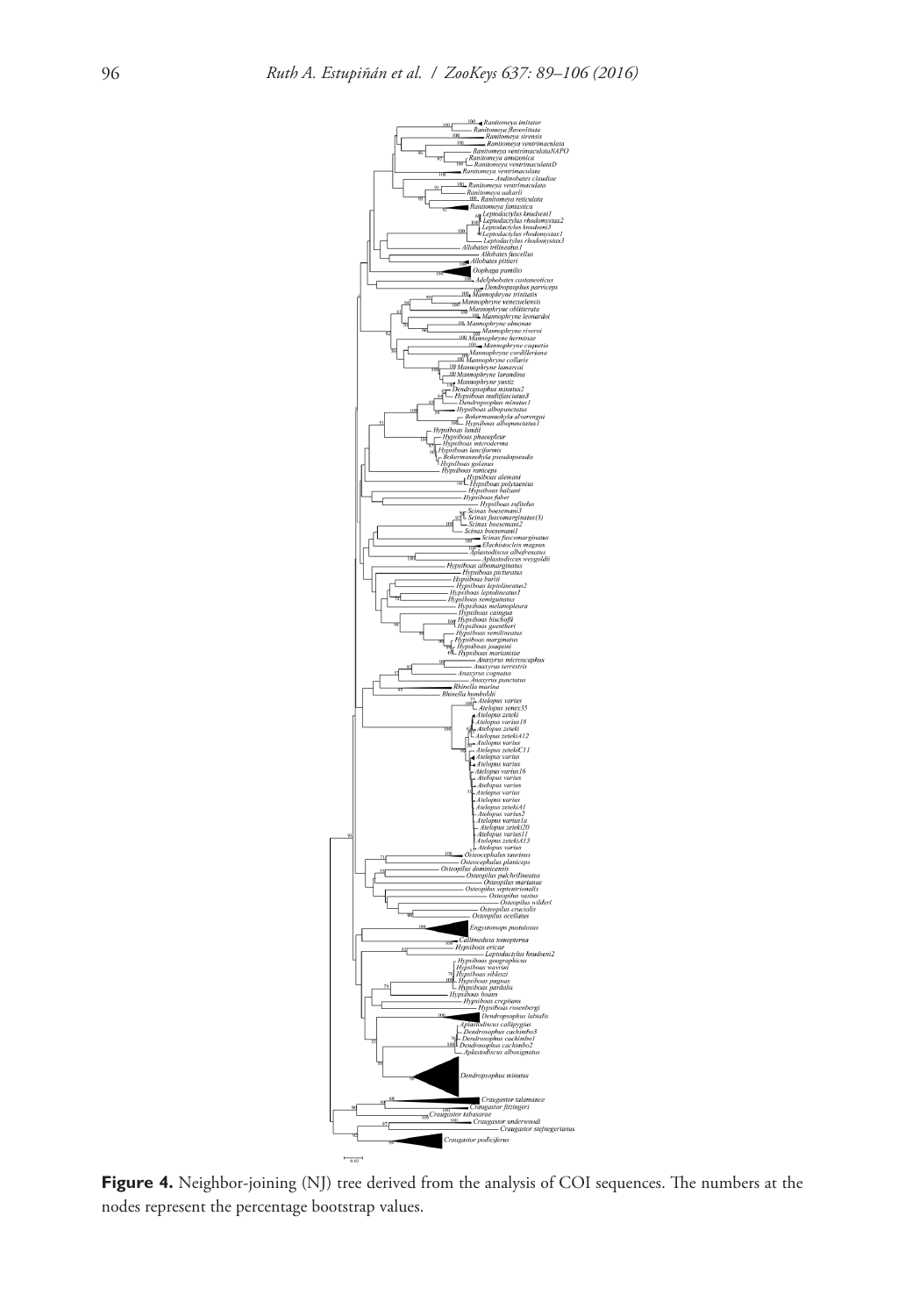| Comparison                                                                                                                            | Percentage distance |
|---------------------------------------------------------------------------------------------------------------------------------------|---------------------|
| Intraespecific (including GenBank sequences): Atelopus varius                                                                         | $0.5 - 1.2$         |
| Craugastor podiciferus                                                                                                                | $4.1 - 11.4$        |
| Dendropsophus labialis                                                                                                                | $0.2 - 9.0$         |
| Engystomops pustulosus                                                                                                                | $0.0 - 11.4$        |
| Intraspecific (only species collected during the present study)                                                                       | $0.0 - 9.9*$        |
| Interspecific                                                                                                                         | $11.0 - 39.0$       |
| Between genera                                                                                                                        | $15.0 - 31.4$       |
| Between families (Bufonidae, Dendrobatidae, Hylidae, Craugastoridae,<br>Leiuperidae, Microhylidae, Aromobatidae, and Leptodactylidae) | $23.0 - 31.0$       |

**Table 1.** Range of intraspecific and between-taxon divergence values recorded in the present study*.*

\*Excluding the five outliers (see text)*.*

## **Intra- and interspecific divergence**

All but five of the species collected in the present study were characterized by intraspecific divergence equal to or lower than 9*.*9% (Suppl. material 1, Table 1)*.* However, higher values were recorded for some taxa, such as *Ranitomeya ventrimaculata* (12*.*9%), *Hypsiboas leptolineatus*, *Leptodactylus knudseni* (13*.*3%), and *Scinax fuscomarginatus* with 10*.*9% (Suppl. material 1)*.*

Interspecific divergence varied considerably (Table 1)*.* The distances between most species (5826 comparisons) were within the 9.9-39% range, whereas a few species (60 comparisons) were in the 0-9.9% range*.* The distances between populations of *Atelopus varius, Craugastor podiciferus, Dendropsophus labialis*, and *Engystomops pustulosus*  exceed the observed intraspecific distances in other species*.*

## **Discussion**

A single mitochondrial DNA barcode, derived from the COI gene, identified correctly 93 of the 109 Neotropical amphibian species analyzed in the present study*.* Similar barcodes (sequences) were not observed in different species, and lower distances (generally 0*.*0–9*.*9%) were observed within species than between them*.* The ranges of values recorded in the present study were consistent with those recorded in previous amphibian studies (Table 2)*.* However, relatively high intraspecific variation was recorded between populations in some species, such as *E. pustulosus* (0*.*0–11*.*4%), *C. podiciferus* (4*.*1–11*.*4%), and *D. labialis* (0*.*2–9*.*0%)*.* This indicates the possible presence of additional cryptic species, and supports the development of a standard screening threshold of sequence differentiation that would contribute to the more systematic and effective identification of new animal species*.*

Lower intra- and interspecific distances have been recorded for the COI barcode in most other animal groups*.* In butterflies, for example, mean intraspecific distances were 0*.*46%, while those between species ranged from 2*.*97% (Hebert et al. 2004b)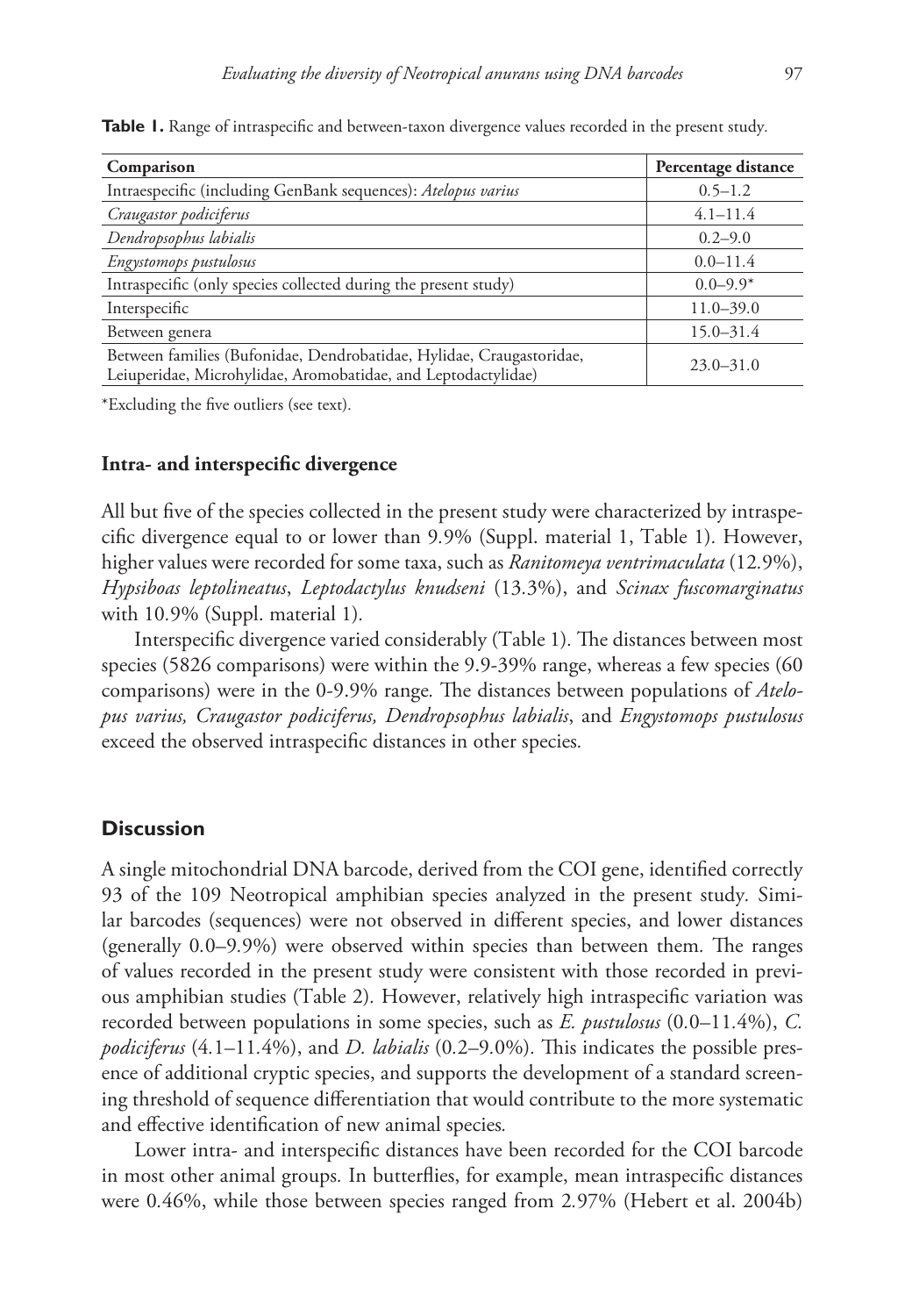|                                            | Table 2. Within- and between-taxon distances recorded in different groups of amphibians, based on COI sequences.                                                                                  |                    |                                                            |                                                             |
|--------------------------------------------|---------------------------------------------------------------------------------------------------------------------------------------------------------------------------------------------------|--------------------|------------------------------------------------------------|-------------------------------------------------------------|
| Taxon or group                             | Geographic region                                                                                                                                                                                 |                    | Percentage divergence in the COI gene<br>(mean divergence) | Reference                                                   |
|                                            |                                                                                                                                                                                                   | Within species     | <b>Between</b> species                                     |                                                             |
| Mantellidae (frogs)                        | Madagascar                                                                                                                                                                                        | $10.0 - 18.0(5.4)$ | (20.7)                                                     | Vences et al. (2005a)                                       |
| Aneides (Climbing<br>salamanders)          | USA                                                                                                                                                                                               | > 7.8(4.3)         | (13.5)                                                     | Vences et al. (2005a)                                       |
| Litoria fallax (two lineages)              | Australia                                                                                                                                                                                         | 5.0                | $11 - 12$                                                  | James and Moritz (2000)                                     |
| Ambystoma laterale-<br>jeffesonium complex | Canada                                                                                                                                                                                            | I                  | $9 - 14$                                                   | Smith et al. (2007)                                         |
| Scinax ruber                               | French Guiana                                                                                                                                                                                     | $1.3 - 14.3$       | $\overline{\phantom{a}}$                                   | Fouquet et al. $(2007)$                                     |
| Rhinella gr. margaritifera                 | Brazil, Ecuador, Peru, French Guiana                                                                                                                                                              | $1.0 - 5.1$        | I                                                          | Fouquet et al. (2007)                                       |
| Engystomops pustulosus                     | Mexico, Guatemala, Nicaragua, Costa Rica, Panama, Colombia,<br>Venezuela                                                                                                                          | $0.0 - 11.4$       | Ī                                                          | Data from Weigt et al. (2005)<br>and analyzed in this study |
| Dendropsophus minutus                      | French Guiana, Suriname, Guyana                                                                                                                                                                   | I                  | $9$ (uncorrected $p$ )                                     | Hawkins et al. (2007)                                       |
| Hynobiidae (Asian<br>salamanders)          | China, Korea, Russia, Iran, Afghanistan, Kazakhstan                                                                                                                                               | $0.0 - 0.061$      | $0.007 - 0.165$                                            | Xia et al. (2012)                                           |
| Chinese amphibians                         | China                                                                                                                                                                                             | $0 - 0.101$        | $0.031 - 0.282$                                            | Che et al. (2012)                                           |
| Eight frog families                        | Bolivia, Brazil, Colombia, Costa Rica, Ecuador, El Salvador, French<br>Guiana, Guatemala, Guyana Haiti, Jamaica, Mexico, Nicaragua,<br>Panama, Peru, Suriname Trinidad and Tobago, USA, Venezuela | $0 - 9.9$          | $11 - 39$                                                  | Present study                                               |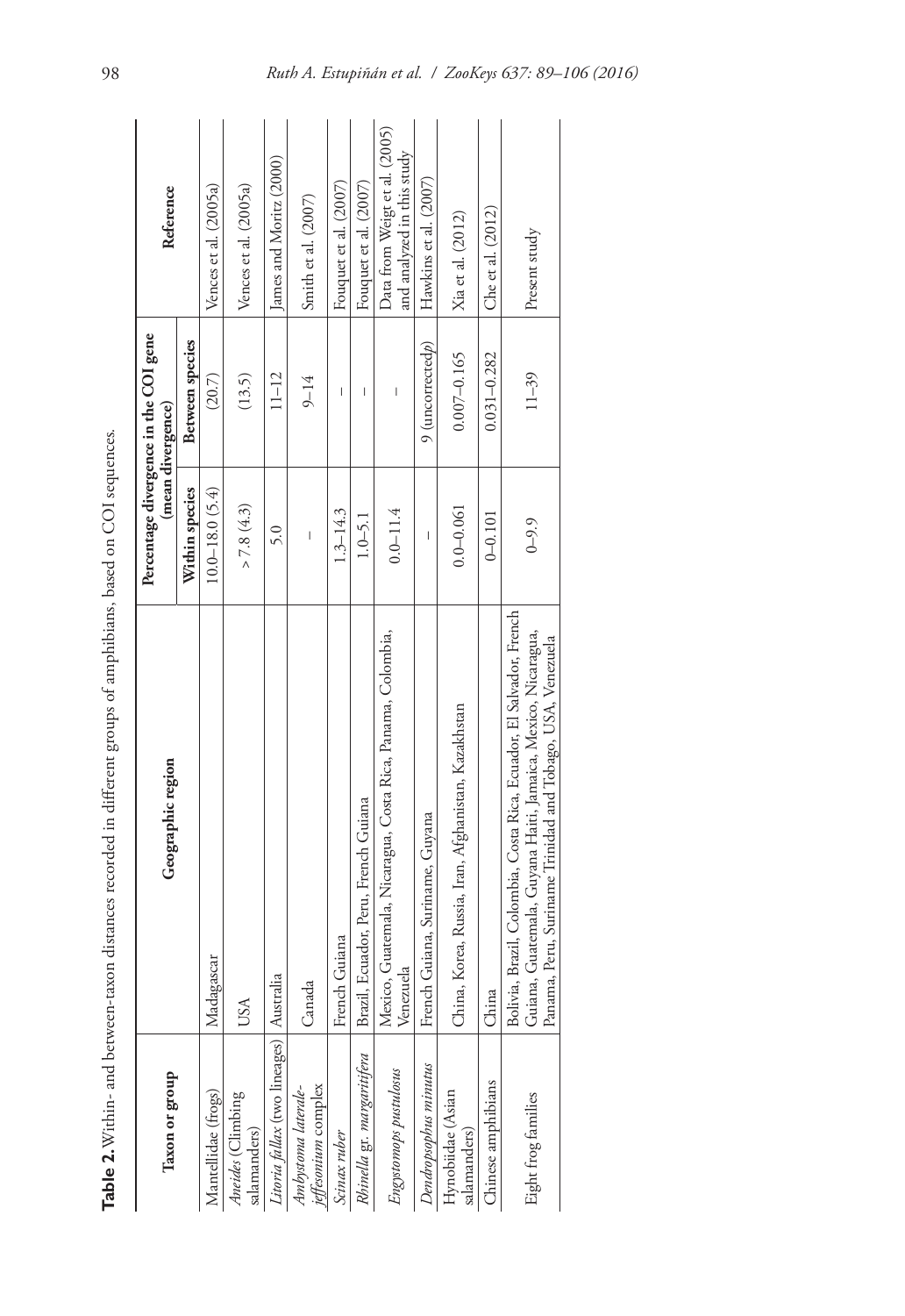to 4*.*58% (Hajibabaei et al. 2006a)*.* In birds, these distances were 0*.*43% and 7*.*93%, respectively (Hebert et al. 2004a), in primates, 0*.*30% and 5*.*88% (Hajibabaei et al. 2006b), and in fishes, 0*.*39% and 9*.*93% (Ward et al. 2005)*.*

The high COI divergence rates recorded in the present study were nevertheless similar to those recorded in pulmonate snails (Thomaz et al. 1996) and lizards (Harris et al. 2004)*.* In order to evaluate the relative divergence of this gene, Vences et al. (2005a) compared substitution rates in COI with those of two other mitochondrial genes commonly used in studies of amphibians (Cytb and ND4), and concluded that molecular evolution in COI is relatively fast, resulting in considerable variability in comparison with either of the other two genes*.*

The neighbor-joining tree indicated that most of the species and genera analyzed in the present study form relatively cohesive units*.* However, the data available on *Dendropsophus minutus* (Hawkins et al. 2007; present study) indicate that this form may include more than one species, and a similarly complex situation was observed in the *Atelopus* species (Lotters et al. 2011)*.* The greatest intraspecific distances were recorded in *Ranitomeya ventrimaculata* (12*.*9%), *Leptodactylus knudseni*, *Hypsiboas leptolineatus* (13*.*3%), and *Scinax fuscomarginatus* (10*.*9%)*.* A similar degree of divergence was found in *R. ventrimaculata* by Symula et al. (2003) and Brown et al. (2011)*.* Likewise, Kok and Kalamandeen (2008) have suggested that *L. knudseni* may represent a species complex*.* The status of *H. leptolineatus* and *S. fuscomarginatus* is less clear, especially given the taxonomic complexity of *Scinax*, given the large number of known species, its conservative morphology, and the number of undescribed species (Nunes et al. 2012; Duellman et al. 2016).

The greatest intrageneric distances were recorded in *Hypsiboas* (18*.*2%), *Craugastor* (19*.*7%), and *Osteopilus* (20*.*2%)*.* The considerable distances between some *Craugastor* species indicates the existence of a species complex, as indicated previously for *Craugastor podiciferus* by Streicher et al. (2009)*.* In respect to *Osteopilus septentrionalis*, which is widely distributed in Cuba, a similar pattern was observed by the Cyt b gene (Heinicke et al. 2011). According to theses authors, this may be related to ancient marine incursions, which would have isolated different lineages*.*

The general polytomy observed in the present study may have been the result of the phylogenetic divergence at the family and genus levels, and the relatively reduced number of terminal taxa*.* This may also be reflected in the considerable variation in the bootstrap values, from 0% to 92%, found in some clades.

The amplification of the COI gene is straightforward in most vertebrates (Clare et al. 2007; Hajibabaei et al. 2006b; Hebert et al. 2004b; Ward et al. 2005)*.* In the present study, however, difficulties were encountered due to the use of universal primers, as reported previously by Vences et al. (2005a; 2012)*.* For instance, in such studies, several modifications were done to perform successful COI amplifications, such as PCR purification and cloning, annealing temperature optimizations, and others*.* Thus, it may be necessary to formulate a cocktail of primers, with differentiated amplification protocols and annealing temperatures appropriate to the different amphibian species groups, genera or families (Clare et al. 2007; Vences et al. 2012)*.* However, for other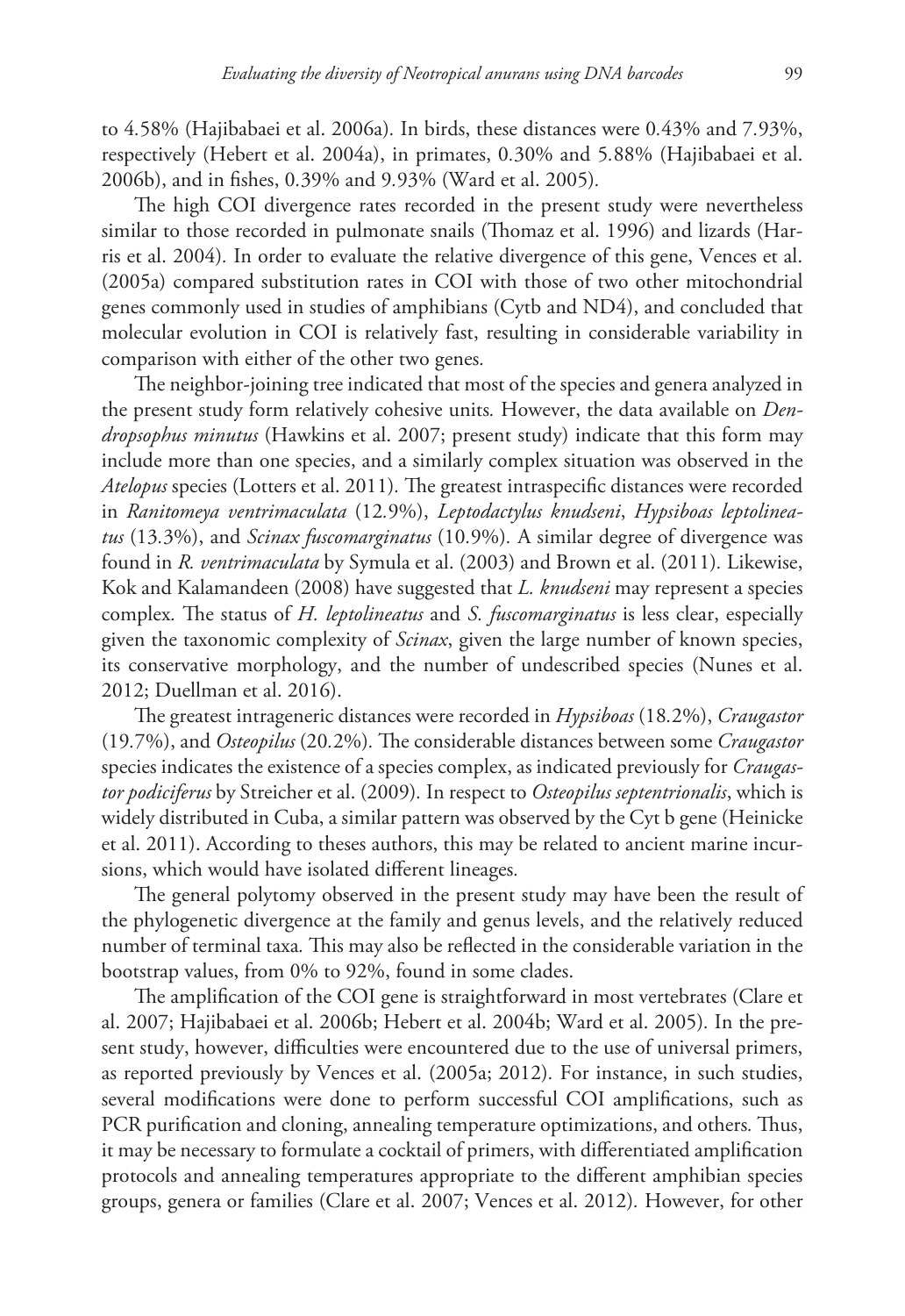groups, such as Asian Salamanders, Xia et al. (2012) concluded that the high success rate in the sequencing (89%) was due to the reduced variation in the priming regions.

The results of the present study support the use of COI sequences as a DNA barcode for help the identification of Neotropical amphibian species, in particular to ensure the presence of cryptic forms*.* However, it will still be necessary to identify the factors determining the relatively high rates of divergence observed within the populations of some of the species analyzed in the present study*.* It will also be important to compile a database of sequences for different molecular markers, in order to better evaluate intra- and inter-specific patterns of variability (Richardson 2012; Luquet et al. 2015; Chambers and Hebert, 2016), addition to update the identification of specimens in the collections*.*

## **Acknowledgments**

We are grateful to Mariana Lúcio Lyra (UNESP) and Simoni Santos da Silva (UFPA) for their valuable suggestions on the original version of the manuscript, Laíssa de Castro Pontes (LPDNA) for help with the development of the study, and the numerous researchers from Brazil and other countries who contributed samples*.* We would also like to thank the Brazilian Environment Ministry, which financed the MMA/PRO-BIO-Brazil project "Diversity of vertebrates on the upper Marmelos River (BX 044)" and CAPES for providing a graduate RAET stipend*.*

# **References**

- Biju SD, Garg S, Mahony S, Wijayathilaka N, Senevirathne G, Meegaskumbura M (2014) DNA barcoding, phylogeny and systematics of Golden-backed frogs (*Hylarana*, Ranidae) of the Western Ghats-Sri Lanka biodiversity hotspot, with the description of seven new species. Contributions to Zoology 83: 269–335. [http://www.ctoz.nl/cgi/t/text/get](http://www.ctoz.nl/cgi/t/text/get-pdf?c=ctz)[pdf?c=ctz;](http://www.ctoz.nl/cgi/t/text/get-pdf?c=ctz)idno=8304a04
- Blotto BL, Nuñez JJ, Basso NG, Úbeda CA, Wheeler WC, Faivovich, J (2012) Phylogenetic relationships of a Patagonian frog radiation, the Alsodes + Eupsophus clade (Anura: Alsodidae), with comments on the supposed paraphyly of Eupsophus. Cladistics 29: 113–131. [doi: 10.1111/j.1096-0031.2012.00417.x](https://doi.org/10.1111/j.1096-0031.2012.00417.x)
- Bossuyt F, Meegaskumbura M, Beenaerts N, Gower DJ, Pethiyagoda R, Roelants K, Mannaert A, Wilkinson M, Bahir MM, Manamendra-Arachchi K, NgPKL, Schneider CJ, Oommen, OV, Milinkovitch MC (2004) Local endemism within the western Ghats – Sri Lanka biodiversity hotspot. Science 306: 479–481. [doi: 10.1126/science.1100167](https://doi.org/10.1126/science.1100167)
- Brasil (1979) Lei 6638 de 08 de maio de 1979 Normas para a Prática Didático-científica da Vivissecção de Animais. [http://www2.camara.leg.br/legin/fed/lei/1970-1979/lei-](http://www2.camara.leg.br/legin/fed/lei/1970-1979/lei-6638-8-maio-1979-366514-publicacaooriginal-1-pl.html)[6638-8-maio-1979-366514-publicacaooriginal-1-pl.html](http://www2.camara.leg.br/legin/fed/lei/1970-1979/lei-6638-8-maio-1979-366514-publicacaooriginal-1-pl.html)
- Brown JL, Twomey E, Amezquita A, de Souza MB, Caldwell JP, Lotters S, von May R, Melo-Sampaio PR, Mejia-Vargas D, Perez-Pena P, Pepper M, Poelman EH, Sanchez-Rodriguez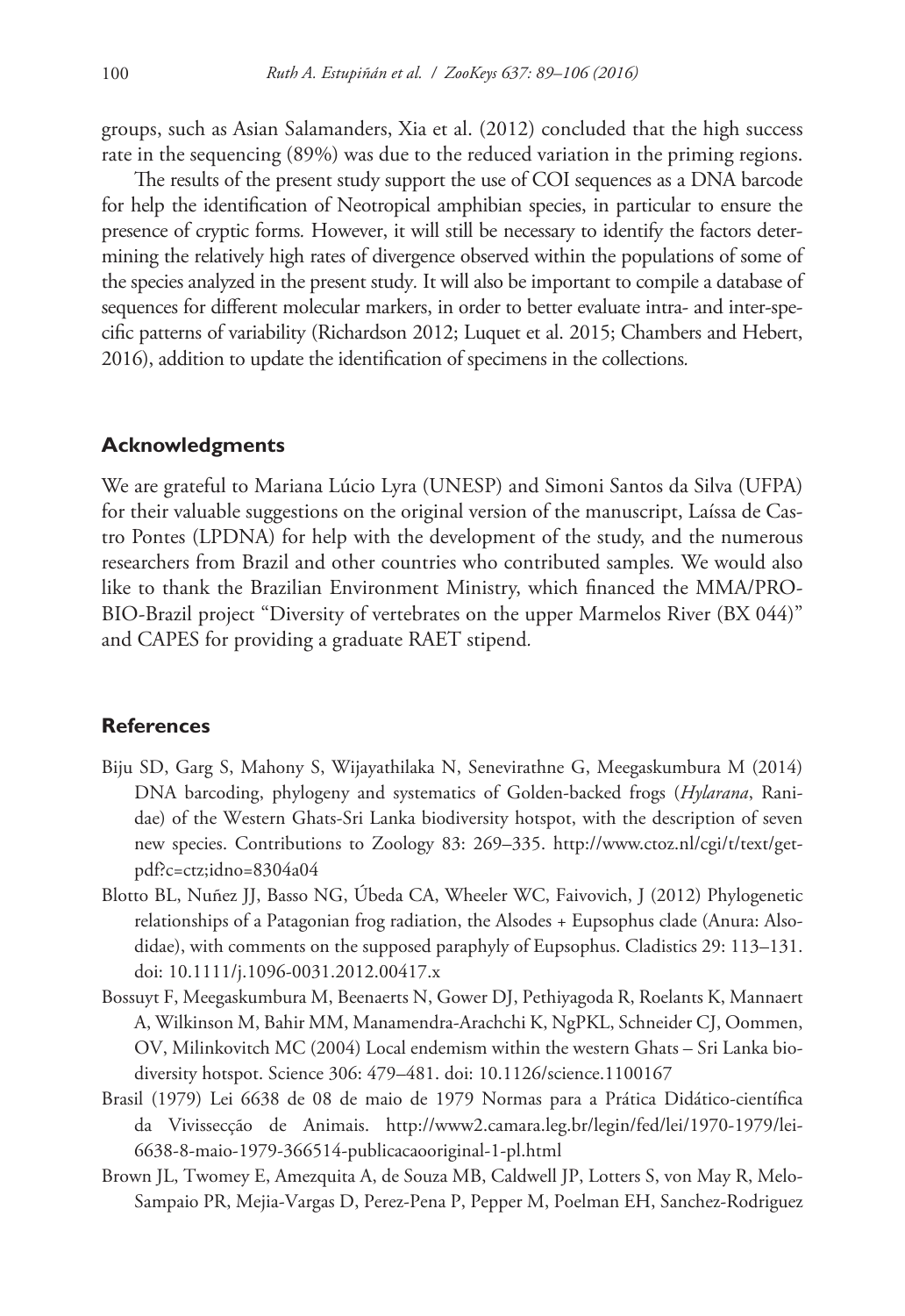M, Summers K (2011) A taxonomic revision of the Neotropical poison frog genus *Ranitomeya* (Amphibia: Dendrobatidae). Zootaxa 3083: 1–120. [http://www.mapress.com/](http://www.mapress.com/zootaxa/2011/2/zt03083p120.pdf) [zootaxa/2011/2/zt03083p120.pdf](http://www.mapress.com/zootaxa/2011/2/zt03083p120.pdf)

- Brown WM, George M Jr ,Wilson AC (1979) Rapid evolution of animal mitochondrial DNA. Proceedings of the National Academy of Sciences of the United States of America 76: 1967–1971. [doi: 10.1073/pnas.76.4.1967](https://doi.org/10.1073/pnas.76.4.1967)
- Chambers EA, Hebert PDN (2016) Assessing DNA Barcodes for Species Identification in North American Reptiles and Amphibians in Natural History Collections. PLoS ONE 11: e0154363. [doi: 10.1371/journal.pone.0154363](https://doi.org/10.1371/journal.pone.0154363)
- Channing A, Schmitz A, Burger M, Kielgast J (2013) A molecular phylogeny of African Dainty Frogs, with the description of four new species (Anura: Pyxicephalidae: Cacosternum). Zootaxa 3701: 518–550. [doi: 10.11646/zootaxa.3701.5.2](https://doi.org/10.11646/zootaxa.3701.5.2)
- Che J, Chen HM, Yang J-X, Jin J-Q, Jiang K, Yuan Z-Y Murphy RW, Zhang Y (2012) Universal COI primers for DNA barcoding amphibians. Molecular Ecology Resources 12: 247–258. [doi: 10.1111/j.1755-0998.2011.03090.](https://doi.org/10.1111/j.1755-0998.2011.03090)
- Clare EL, Lim BK, Engstrom MD, Eger JL, Hebert PDN (2007) DNA barcoding of Neotropical bats: species identification and discovery within Guyana. Molecular Ecology Notes 7: 184–190. [doi: 10.1111/j.1471-8286.2006.01657](https://doi.org/10.1111/j.1471-8286.2006.01657)
- Collins JP (2010) Amphibian decline and extinction: what we know and what we need to learn. Diseases of Aquatic Organisms 92: 93–99. [doi: 10.3354/dao02307](https://doi.org/10.3354/dao02307)
- Crawford AJ Lips KR, Bermingham E (2010) Epidemic disease decimates amphibian abundance, species diversity, and evolutionary history in the highlands of central Panama. Proceedings of the National Academy of Sciences of the United States of America 107: 13777- 13782. [doi: 10.1073/pnas.0914115107](https://doi.org/10.1073/pnas.0914115107)
- Crawford AJ, Cruz C, Griffith E, Ross H, Ibañez R, Lips KR, Driskell AC, Bermingham E, Crump P (2013) Dna barcoding applied to ex situ tropical amphibian conservation programme reveals cryptic diversity in captive populations. Molecular Ecology Resources 13: 1005–1018. [doi: 10.1111/1755-0998.12054](https://doi.org/10.1111/1755-0998.12054)
- Darst CR, Cannatella DC (2004) Novel relationships among hyloid frogs inferred from 12S and 16S mitochondrial DNA sequences. Molecular Phylogenetics and Evolution 31: 462– 475. [doi: 10.1016/j.ympev.2003.09.003](https://doi.org/10.1016/j.ympev.2003.09.003)
- De la Riva I, Köhler J, Lötters S Reichle S (2000) Ten years of research on Bolivian amphibians: updated checklist, distribution, taxonomic problems, literature and iconography. Revista Española de Herpetologia 14: 19–164. [https://www.researchgate.net/profile/](https://www.researchgate.net/profile/Stefan_Loetters/publication/258507718_Ten_years_of_research_on_Bolivian_amphibians_updated_checklist_distribution_taxonomic_problems_literature_and_iconography/links/0046352861ec6d136d000000.pdf) [Stefan\\_Loetters/publication/258507718\\_Ten\\_years\\_of\\_research\\_on\\_Bolivian\\_amphib](https://www.researchgate.net/profile/Stefan_Loetters/publication/258507718_Ten_years_of_research_on_Bolivian_amphibians_updated_checklist_distribution_taxonomic_problems_literature_and_iconography/links/0046352861ec6d136d000000.pdf)[ians\\_updated\\_checklist\\_distribution\\_taxonomic\\_problems\\_literature\\_and\\_iconography/](https://www.researchgate.net/profile/Stefan_Loetters/publication/258507718_Ten_years_of_research_on_Bolivian_amphibians_updated_checklist_distribution_taxonomic_problems_literature_and_iconography/links/0046352861ec6d136d000000.pdf) [links/0046352861ec6d136d000000.pdf](https://www.researchgate.net/profile/Stefan_Loetters/publication/258507718_Ten_years_of_research_on_Bolivian_amphibians_updated_checklist_distribution_taxonomic_problems_literature_and_iconography/links/0046352861ec6d136d000000.pdf)
- Duellman WE, Marion AB, Hedges SB (2016) Phylogenetics, classification, and biogeography of the treefrogs (Amphibia: Anura: Arboranae). Zootaxa 4104: 1–109. [doi: 10.11646/zootaxa.4104.1.1](https://doi.org/10.11646/zootaxa.4104.1.1)
- Faivovich J, Haddad CFB, García PCA, Frost DR, Campbell JA, Wheeler WC (2005) Systematic review of the frog family hylidae with special reference to Hylinae: phylogenetic analysis and taxonomic revision. Bulletin of the American Museum of Natural History 294: 1–240. [doi: 10.1206/0003-0090\(2005\)294\[0001:SROTFF\]2.0.CO;2](https://doi.org/10.1206/0003-0090(2005)294%5B0001:SROTFF%5D2.0.CO;2)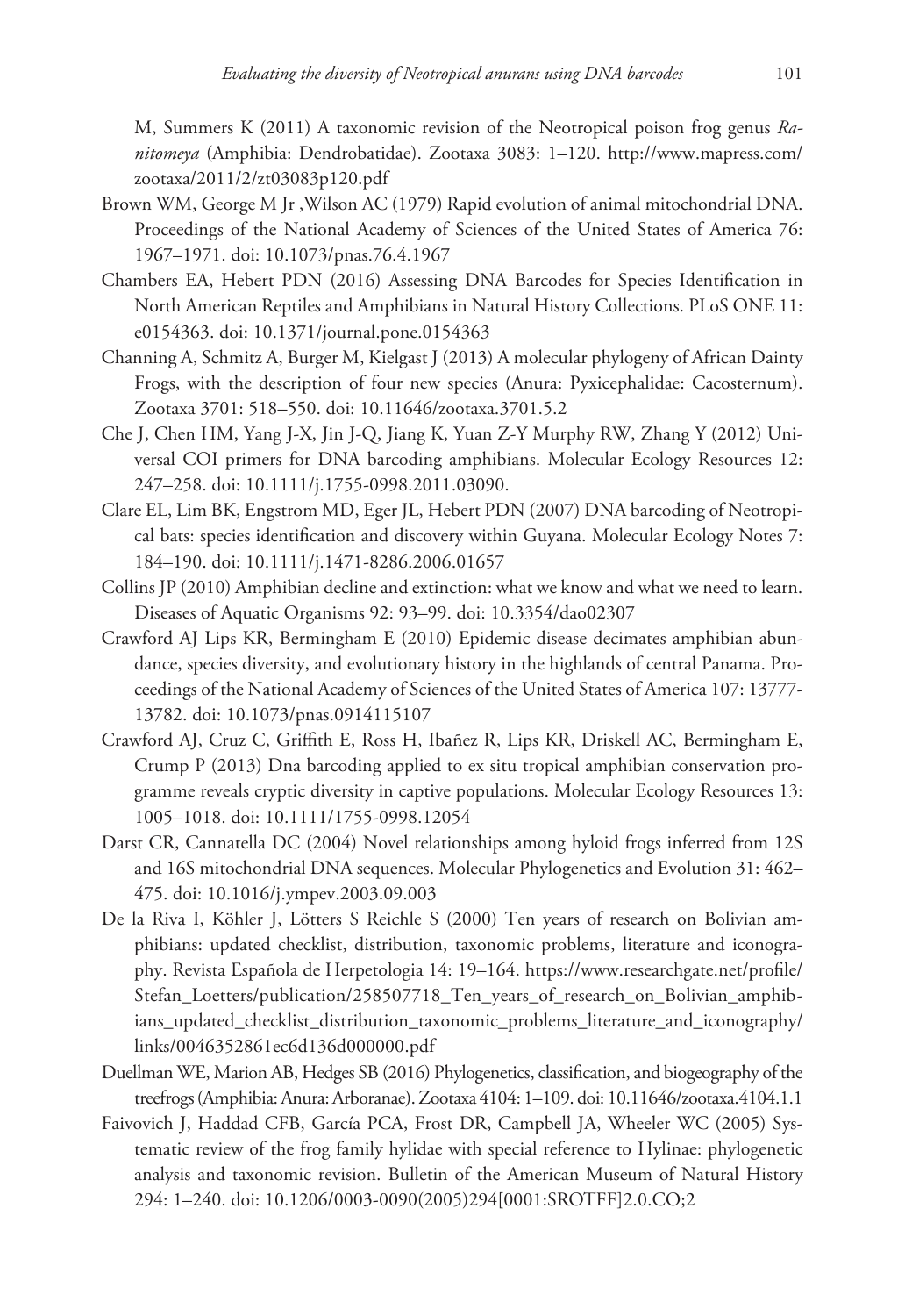- Ferreira LV, Sá RL, Buschbacher R, Batmanian G, Silva JMC, Arruda MB, Moretti E, Sá LFSN, Falconer J, Bampi MI (2001) Identificação de áreas prioritárias para a conservação da biodiversidade por meio da representatividade das unidades de conservação e tipos de vegetação nas ecorregiões da Amazônia brasileira. In: Capobianco JPR, Veríssimo A, Moreira A, Sawyer D, Santos I, Pinto LP (Eds) Biodiversidade na Amazônia Brasileira: Avaliação e Ações Prioritárias, Uso Sustentável e Repartição de Benefícios. Instituto Socioambiental, São Paulo, 268–289.
- Fouquet A, Gilles A, Vences M, Marty C, Blanc M, Gemmell N (2007) Underestimation of species richness in Neotropical frogs revealed by mtDNA analyses. PLoS ONE 2: e1109. [doi: 10.1371/journal.pone.0001109](https://doi.org/10.1371/journal.pone.0001109)
- Frost DR (2016) Amphibian Species of the World: an Online Reference. Version 6.0 (05/05/2014 access). Electronic Database accessible at [http://research.amnh.org/herpetol](http://research.amnh.org/herpetology/amphibia/index.html)[ogy/amphibia/index.html](http://research.amnh.org/herpetology/amphibia/index.html). American Museum of Natural History, New York, USA.
- Frost DR, Grant T, Faivovich J, Bain RH, Haas A, Haddad CFB, de Sa RO, Channing A, Wilkinson M, Donnellan S.C, Raxworthy CJ, Campbell JA, Blotto BL, Moler P, Drewes RC, Nussbaum RA, Lynch JD, Green DM, Wheeler WC (2010) The Amphibian tree of life. Bulletin of the American Museum of Natural History 297: 1–370. [doi:](https://doi.org/10.1206/0003-0090(2006)297%5B0001:TATOL%5D2.0.CO;2) [10.1206/0003-0090\(2006\)297\[0001:TATOL\]2.0.CO;2](https://doi.org/10.1206/0003-0090(2006)297%5B0001:TATOL%5D2.0.CO;2)
- Funk WC, Caminer M, Ron SR (2012) High levels of cryptic species diversity uncovered in Amazonian frogs. Proceedings of the Royal Society B: Biological Sciences 279: 1806– 1814. [doi: 10.1098/rspb.2011.1653](https://doi.org/10.1098/rspb.2011.1653)
- Grant T, Frost DR, Caldwell JP, Gagliardo R, Haddad CFB, Kok PJR, Means DB, Noonan BP, Schargel WE, Wheeler WC (2006) Phylogenetic systematics of dart-poison frogs and their relatives (Amphibia: Athesphatanura: Dendrobatidae). Bulletin of the American Museum of Natural History 299: 1–262. [doi: 10.1206/0003-0090\(2006\)299\[1:PSODFA\]2.0.CO;2](https://doi.org/10.1206/0003-0090(2006)299%5B1:PSODFA%5D2.0.CO;2)
- Hajibabaei M, Janzen, DH, Burns, JM, Hallwachs, W, Hebert, PDN (2006a) DNA barcodes distinguish species of tropical Lepidoptera. Proceedings of the National Academy of Sciences of the United States of America 103: 968–971. [doi: 10.1073/pnas.0510466103](https://doi.org/10.1073/pnas.0510466103)
- Hajibabaei M, Singer GAC Hickey DA (2006b) Benchmarking DNA barcodes: an assessment using available primate sequences. Genome 49: 851–854. [doi: 10.1139/G06-025](https://doi.org/10.1139/G06-025)
- Hall TA (1999) BioEdit: a user-friendly biological sequence alignment editor and analysis program for Windows 95/98/NT. Nucleic Acids Symposium Series 41: 95–98. [http://brown](http://brownlab.mbio.ncsu.edu/JWB/papers/1999Hall1.pdf)[lab.mbio.ncsu.edu/JWB/papers/1999Hall1.pdf](http://brownlab.mbio.ncsu.edu/JWB/papers/1999Hall1.pdf)
- Harris DJ, Batista V, Lymberakis P, Carretero MA (2004) Complex estimates of evolutionary relationships in *Tarentola mauritanica* (Reptilia: Gekkonidae) derived from mitochondrial DNA sequences. Molecular Phylogenetics and Evolution 30: 855–859. [doi: 10.1016/](https://doi.org/10.1016/S1055-7903(03)00260-4) [S1055-7903\(03\)00260-4](https://doi.org/10.1016/S1055-7903(03)00260-4)
- Hasan M, Islam MM, Kuramoto M, Kurabayashi A, Sumida M (2014) Description of two new species of Microhyla (Anura: Microhylidae) from Bangladesh. Zootaxa 3755: 401–418. [doi: 10.11646/zootaxa.3755.5.1](https://doi.org/10.11646/zootaxa.3755.5.1)
- Hawkins MA, Sites JW, Noonan BP (2007) *Dendropsophus minutus* (Anura: Hylidae) of the Guiana Shield: using DNA barcodes to assess identity and diversity. Zootaxa 1540: 61–67. [http://bnoonan.org/Papers/Hawkinsetal\\_07.pdf](http://bnoonan.org/Papers/Hawkinsetal_07.pdf)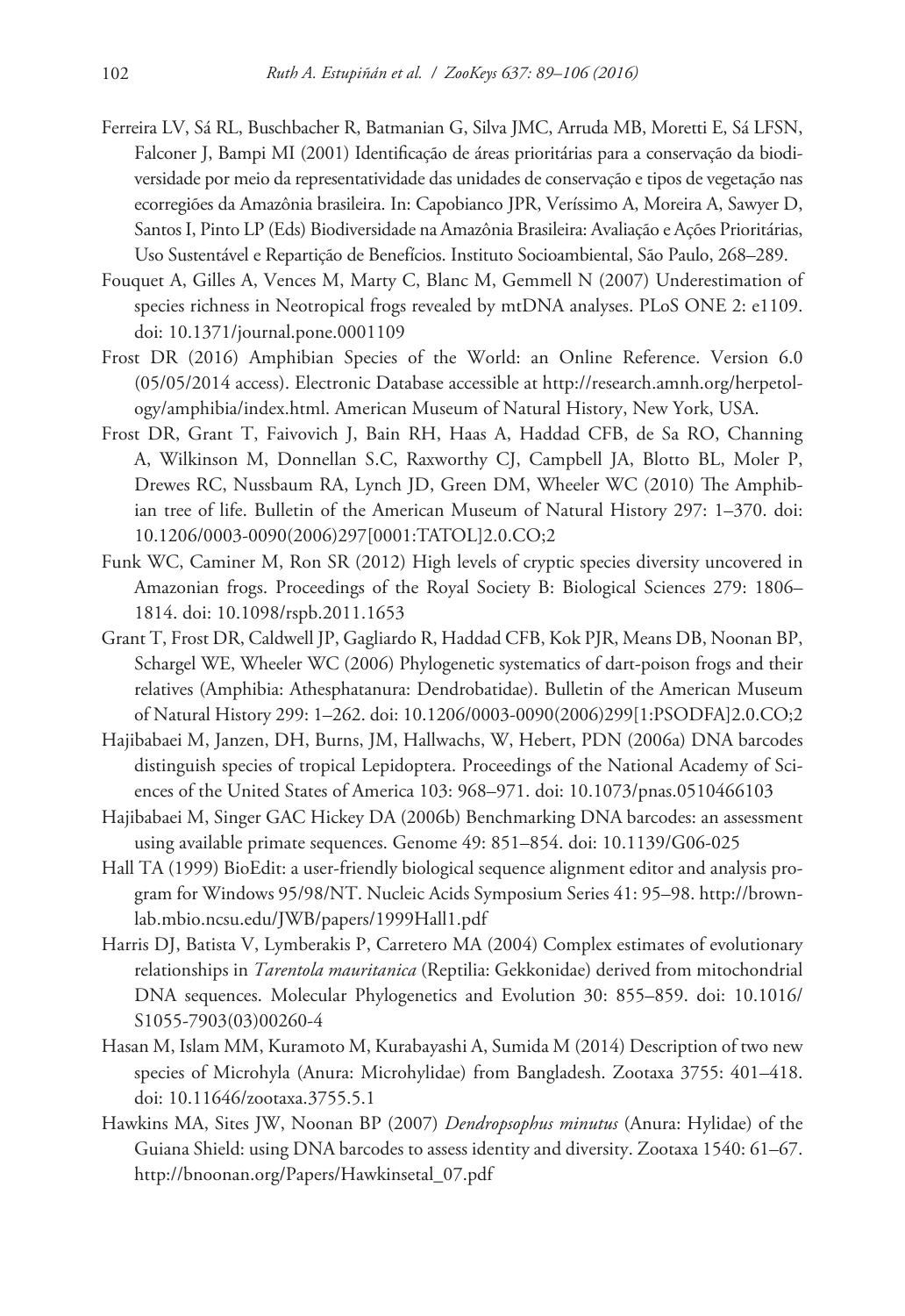- Hebert PDN, Ratnasingham S, de Waard JR (2003) Barcoding animal life: Cytochrome c oxidase subunit 1 divergences among closely related species. Proceedings of the Royal Society B: Biological Sciences 270: S596–S599. [doi: 10.1098/rsbl.2003.0025](https://doi.org/10.1098/rsbl.2003.0025)
- Hebert PDN, Stoeckle MY, Zemlak TS, Francis CM (2004a) Identification of birds through DNA barcodes. PLoS Biology 2: e312. [doi: 10.1371/journal.pbio.0020312](https://doi.org/10.1371/journal.pbio.0020312)
- Hebert PDN, Penton EH, Burns JM, Janzen DH, Hallwachs W (2004b) Ten species in one: DNA barcoding reveals cryptic species in the Neotropical skipper butterfly *Astraptes fulgerator*. Proceedings of the National Academy of Sciences of the United States of America 101: 14812–14817. [doi: 10.1073/pnas.0406166101](https://doi.org/10.1073/pnas.0406166101)
- Heinicke M, Diaz LM, Hedges SB (2011) Origin of invasive Florida frogs traced to Cuba. Biology Letters 7: 407-410. [doi: 10.1098/rsbl.2010.1131](https://doi.org/10.1098/rsbl.2010.1131)
- Hoffmann M, Hilton-Taylor C, Angulo A et al (2010) The impact of conservation on the status of the World's vertebrates. Science 330: 1503–1509. [doi: 10.1126/science.1194442](https://doi.org/10.1126/science.1194442)
- James CH, Moritz C (2000) Intraspecific phylogeography in the sedge frog *Litoria fallax* (Hylidae) indicates pre-Pleistocence vicariance of an open forest species from eastern Australia. Moleular Ecology 9: 349–358. [doi: 10.1046/j.1365-294x.2000.00885.x](https://doi.org/10.1046/j.1365-294x.2000.00885.x)
- Kimura M (1980) A simple method for estimating evolutionary rates of base substitutions through comparative studies of nucleotide sequences. Journal of Molecular Evolution 16: 111–120. [http://eclass.uoa.gr/modules/document/file.php/D473/%CE%92%CE%B9%](http://eclass.uoa.gr/modules/document/file.php/D473/%CE%92%CE%B9%CE%B2%CE%BB%CE%B9%CE%BF%CE%B3%CF%81%CE%B1%CF%86%CE%AF%CE%B1/Phylogeny/Kimura_1980.pdf) [CE%B2%CE%BB%CE%B9%CE%BF%CE%B3%CF%81%CE%B1%CF%86%CE%](http://eclass.uoa.gr/modules/document/file.php/D473/%CE%92%CE%B9%CE%B2%CE%BB%CE%B9%CE%BF%CE%B3%CF%81%CE%B1%CF%86%CE%AF%CE%B1/Phylogeny/Kimura_1980.pdf) [AF%CE%B1/Phylogeny/Kimura\\_1980.pdf](http://eclass.uoa.gr/modules/document/file.php/D473/%CE%92%CE%B9%CE%B2%CE%BB%CE%B9%CE%BF%CE%B3%CF%81%CE%B1%CF%86%CE%AF%CE%B1/Phylogeny/Kimura_1980.pdf)
- Kok PJR, Kalamandeen M (2008) Introduction to the taxonomy of the amphibians of Kaieteur National Park Guyana. Abc Taxa. 5: 1–288. [http://www.abctaxa.be/downloads/volume-](http://www.abctaxa.be/downloads/volume-5-introduction-taxonomy-amphibians)[5-introduction-taxonomy-amphibians](http://www.abctaxa.be/downloads/volume-5-introduction-taxonomy-amphibians)
- Larson A, Chippindale P (1993) Molecular approaches to the evolutionary biology of plethodontid salamanders. Herpetologica. 49: 204–215.<http://www.jstor.org/stable/3892797>
- Lötters S, van der Meijden A, Coloma LA, Boistel R, Cloetens P, Ernst R, Lehr E, Veith M (2011) Assessing the molecular phylogeny of a near extinct. Systematics and Biodiversity 9: 45–57. [doi: 10.1080/14772000.2011.557403](https://doi.org/10.1080/14772000.2011.557403)
- Luquet E, Léna JP,Miaud C, Plénet S (2015) Phenotypic divergence of the common toad (*Bufo bufo*) along an altitudinal gradient: evidence for local adaptation Heredity 114: 69–79 [doi:10.1038/hdy.2014.71](https://doi.org/10.1038/hdy.2014.71)
- McCallum ML (2007) Amphibian decline or extinction? Current declines dwarf background extinction rate. Journal of Herpetology 41: 483–491. [doi: 10.1670/0022-1511\(2007\)41\[](https://doi.org/10.1670/0022-1511(2007)4%C2%AD1%5B483:ADOECD%5D2.0.CO;2) [483:ADOECD\]2.0.CO;2](https://doi.org/10.1670/0022-1511(2007)4%C2%AD1%5B483:ADOECD%5D2.0.CO;2)
- Mindell DP, Sorenson MD, Huddleston CJ, Miranda HC Jr, Knight A, et al (1997) Phylogenetic relationships among and within select avian orders based on mitochondrial DNA. In: Mindell DP (Ed.) Avian molecular evolution and systematics. Academic Press, New York, 214–247. [doi: 10.1016/b978-012498315-1/50014-5](https://doi.org/10.1016/b978-012498315-1/50014-5)
- Moore WS (1995) Inferring phylogenies from mtDNA variation: Mitochondrial-gene trees versus nuclear-gene trees. Evolution 49: 718–726. [doi: 10.2307/2410325](https://doi.org/10.2307/2410325)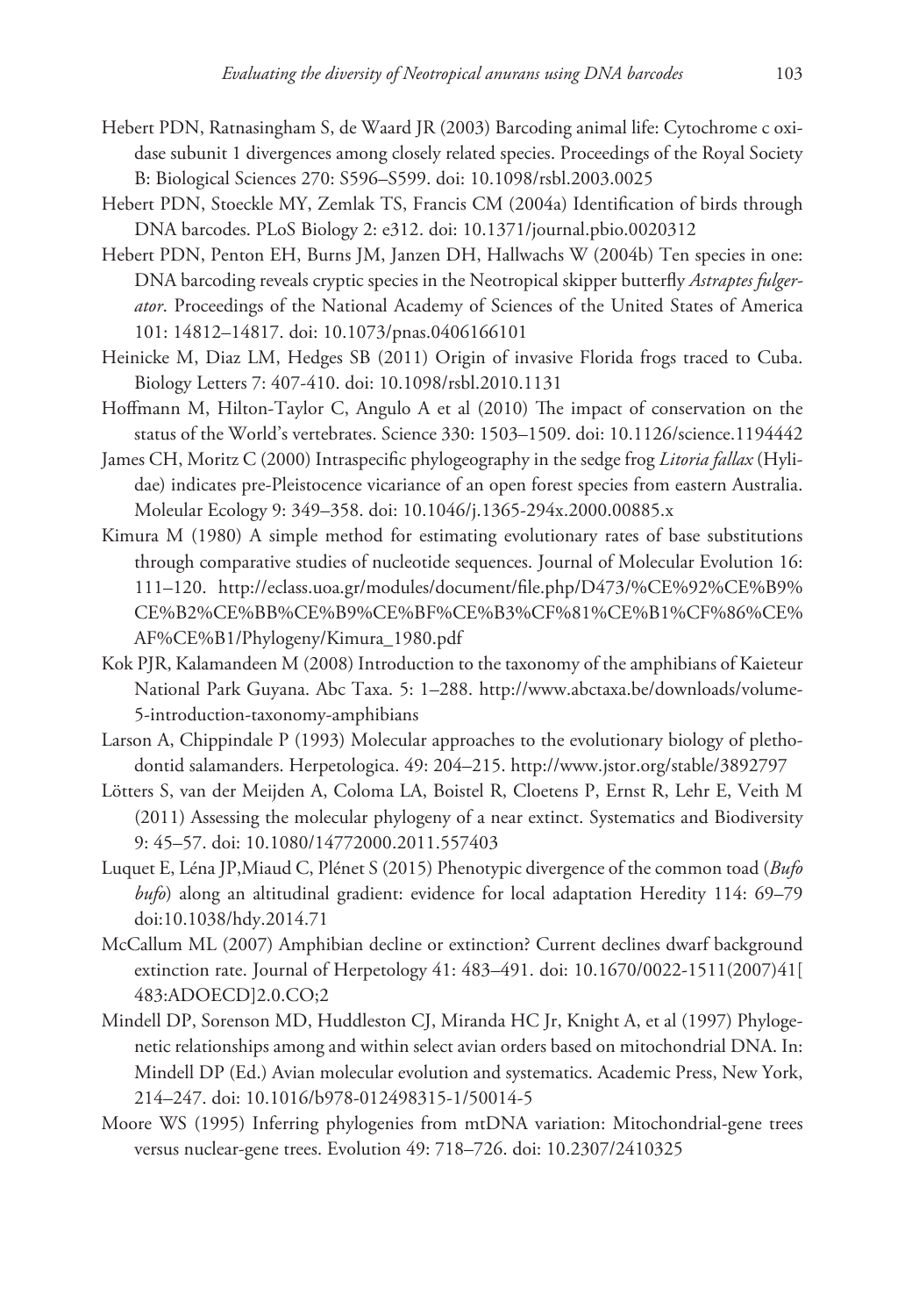- Narins PM, Meenderink SWF (2014) Climate change and frog calls: long-term correlations along a tropical altitudinal gradient Proceedings of the Royal Society B: Biological Sciences 281: 1471–2954. [doi: 10.1098/rspb.2014.0401](https://doi.org/10.1098/rspb.2014.0401)
- Nascimento FP, Avila-Pires TCS, Cunha OR (1988) Répteis Squamata de Rondônia e Mato Grosso coletados através do Programa Polonoroeste. Boletim Museu Paraense Emílio Goeldi série Zoologia 4: 21–66.
- Newman CE, Feinberg JA, Rissler LJ, Burger J, Shaffer HB (2012) A new species of leopard frog (Anura: Ranidae) from the urban northeastern US. Molecular Phylogenetics and Evolution 63: 445–455. [doi: 10.1016/j.ympev.2012.01.021](https://doi.org/10.1016/j.ympev.2012.01.021)
- Nunes I, Kwet A, Pombal Jr JP (2012) Taxonomic revision of the Scinax alter species complex (Anura: Hylidae). Copeia 2012: 554–569. [doi: 10.1643/CH-11-088](https://doi.org/10.1643/CH-11-088)
- Pereira JL, Lisboa LS, Thales MC, Lima AS, Ferrari SF (2004) Mapa da cobertura da terra na região do alto rio dos Marmelos. In: Anais do I Simpósio de Ciências Geodésicas e Tecnologias da Geoinformação. I Simpósio de Ciências Geodésicas e Tecnologias da Geoinformação. Recife (Brazil). CD-Rom [http://docplayer.com.br/5332509-Mapa-da-cobertura](http://docplayer.com.br/5332509-Mapa-da-cobertura-da-terra-na-regiao-do-alto-rio-dos-marmelos.html)[da-terra-na-regiao-do-alto-rio-dos-marmelos.html](http://docplayer.com.br/5332509-Mapa-da-cobertura-da-terra-na-regiao-do-alto-rio-dos-marmelos.html)
- Pereyra MO, Baldo D, Blotto BL, Iglesias PP, Thomé MTC, Haddad CFB, Barrio-Amorós C, Ibañez R, Faivovich J (2016) Phylogenetic relationships of toads of the Rhinella granulosa group (Anura: Bufonidae): A molecular perspective with comments on hybridization and introgression. Cladistics 32: 36–53. [doi: 10.1111/cla.12110](https://doi.org/10.1111/cla.12110)
- Palumbi SR (1996) Nucleic acids II: the polymerase chain reaction. In: Hillis DM, Moritz C, Mable BK (Eds) Molecular Systematics. Sinauer Associates, Sunderland, MA, 205–247.
- Pronabio (2002) Programa Nacional da Diversidade Biológica. Ministério do Meio Ambiente Avaliação e identificação de ações prioritárias para a conservação utilização sustentável e repartição dos benefícios da biodiversidade na Amazônia brasileira. MMA/ SBF Brasília.
- Real R, Barbosa AM, Solano IM, García-París M (2005) Distinguishing the distributions of two cryptic frogs (Anura: Discoglossidae) using molecular data and environmental modeling. Canadian Journal of Zoology 83: 536–545. [doi: 10.1139/z05-040](https://doi.org/10.1139/z05-040)
- Richardson JL (2012) Divergent landscape effects on population connectivity in two cooccurring amphibian species Molecular Ecology 21: 4437–4451 [doi: 10.1111/j.1365-](https://doi.org/10.1111/j.1365-294X.2012.05708.x) [294X.2012.05708.x](https://doi.org/10.1111/j.1365-294X.2012.05708.x)
- Roelants K, Gower DJ, Wilkinson M, Loader SP, Biju SD, Guillaume K, Moriau L, Bossuyt F (2007) Global patterns of diversification in the history of modern amphibians. Proceedings of the National Academy of Sciences of the United States of America 104: 887–892. [doi:](https://doi.org/10.1073/pnas.0608378104) [10.1073/pnas.0608378104](https://doi.org/10.1073/pnas.0608378104)
- Rowley J, Brown R, Bain R, Kusrini M, Inger R, Stuart B, Wogan G, Thy N, Chan-ard T, Trung CT, Diesmos A, Iskandar DT, Lau M, Ming LT, Makchai S, Truong NQ, Phimmachak S (2010) Impending conservation crisis for Southeast Asian amphibians. Biology Letters 6: 336–338. [doi: 10.1098/rsbl.2009.0793](https://doi.org/10.1098/rsbl.2009.0793)
- Sambroo KJ, Rusell DW (2001) Molecular cloning-laboratory manuals. Cold Spring Harbor, New York, 999 pp.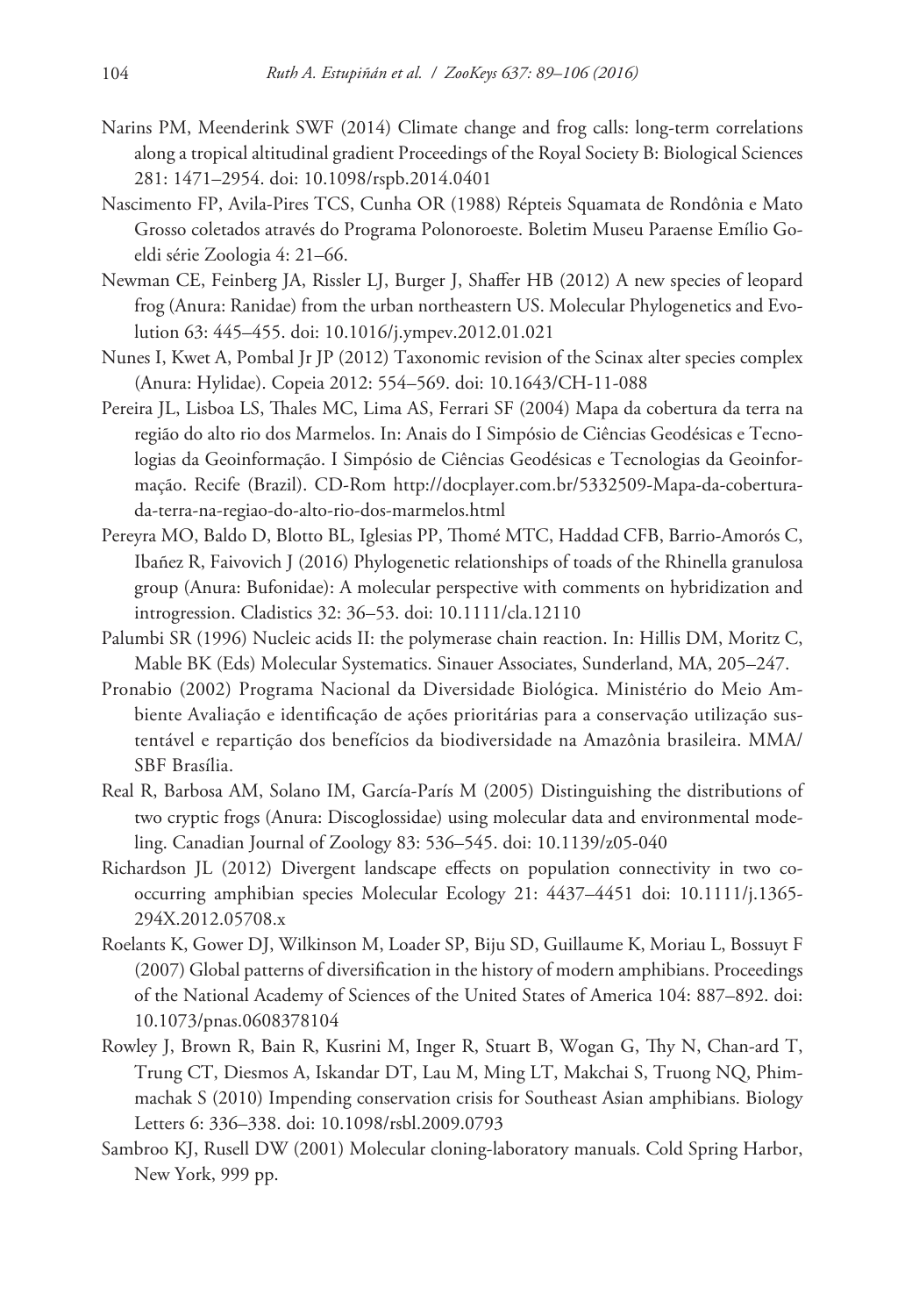- Smith MA, Poyarkov Jr NA, Hebert PDN (2008) COI DNA barcoding amphibians: take the chance. meet the challenge. Molecular Ecology Resources 8: 235–246. [doi: 10.1111/j.1471-](https://doi.org/10.1111/j.1471-8286.2007.01964.x) [8286.2007.01964.x](https://doi.org/10.1111/j.1471-8286.2007.01964.x)
- Stotz DF, Lanyon SM, Schulenberg TS, Willard DE, Peterson T, Fitzpatrick J (1997) Avifauna Survey of two tropical forest localities on the middle Rio Jiparaná Rondônia Brazil. Ornithological Monographs 48: 763–781. [doi: 10.2307/40157566](https://doi.org/10.2307/40157566)
- Streicher JW, Crawford AJ, Edwards CW (2009) Multilocus molecular phylogenetic analysis of the montane *Craugastor podiciferus* species complex (Anura: Craugastoridae) in Isthmian Central America. Molecular Phylogenetic and Evolution 53: 620–630. [doi: 10.1016/j.](https://doi.org/10.1016/j.ympev.2009.07.011) [ympev.2009.07.011](https://doi.org/10.1016/j.ympev.2009.07.011)
- Stuart SN, Chanson JS, Cox NA, Young BE, Rodrigues ASL, Fischman DL, Waller RW (2004) Status and trends of amphibian declines and Extinctions worldwide. Science 306: 1783–1786. [doi: 10.1126/science.1103538](https://doi.org/10.1126/science.1103538)
- Stuart B, Inger R, Voris H (2006) High level of cryptic species diversity revealed by sympatric lineages of Southeast Asian forest frogs. Biological Letters 2: 470–474. [doi: 10.1098/](https://doi.org/10.1098/rsbl.2006.0505) [rsbl.2006.0505](https://doi.org/10.1098/rsbl.2006.0505)
- Symula R, Schulte R, Summers K (2003) Molecular systematics and phylogeography of Amazonian poison frogs of the genus *Dendrobates.* Molecular Phylogenetics and Evolution 26: 452–475. [doi: 10.1016/S1055-7903\(02\)00367-6](https://doi.org/10.1016/S1055-7903(02)00367-6)
- Tamura K, Peterson D, Peterson N Stecher G, Nei M, Kumar S (2011) MEGA5: Molecular evolutionary genetics analysis using maximum likelihood evolutionary distance and maximum parsimony methods. Molecular Biological Evolution 28: 2731–2739. [doi: 10.1093/](https://doi.org/10.1093/molbev/msr121) [molbev/msr121](https://doi.org/10.1093/molbev/msr121)
- Thomaz D, Guiller A, Clarke B (1996) Extreme divergence of mitochondrial DNA within species of pulmonate land snails. Proceedings of the Royal Society B: Biological Sciences. 263: 363–368. [doi: 10.1098/rpb.1996.0056](https://doi.org/10.1098/rpb.1996.0056)
- Vences M, Kosuch J, Boistel R, Haddad CFB, La Marca E, Lötters S, Veith M (2003) Convergent evolution of aposematic coloration in Neotropical poison frogs: a molecular phylogenetic perspective. Organisms Diversity and Evolution 3: 215–226. [doi: 10.1078/1439-6092-00076](https://doi.org/10.1078/1439-6092-00076)
- Vences M, Thomas M, Bonett RM, Vieites DR (2005a) Deciphering amphibian diversity through DNA barcoding: chances and challenges. Philosophical transactions of the Royal Society of London, Series B Biological Sciences 360: 1859–1868. [doi: 10.1098/](https://doi.org/10.1098/rstb.2005.1717) [rstb.2005.1717](https://doi.org/10.1098/rstb.2005.1717)
- Vences M, Thomas M, Van Der Meijden A, Chiari Y, Vieites D (2005b) Comparative performance of the 16S rRNA gene in DNA barcoding of amphibians. Frontiers in Zoology 2: 1–12. [doi: 10.1186/1742-9994-2-5](https://doi.org/10.1186/1742-9994-2-5)
- Vences M, Nagy Z T, Sonet G, Verheyen E (2012) DNA barcoding amphibians and reptiles In DNA Barcodes: Methods and Protocols. In: Kress WJ, Erickson DL (Eds) Springer Protocols Methods in Molecular Biology 858: 79–107. [doi: 10.1007/978-1-61779-591-6\\_5](https://doi.org/10.1007/978-1-61779-591-6_5)
- Vieites DR, Wollenberg KC, Andreone F, Kohler J, Glaw F, Vences M (2009) Vast underestimation of Madagascar's biodiversity evidenced by an integrative amphibian inventory. Proceedings of the National Academy of Sciences of the United States of America 106: 8267–8272. [doi: 10.1073/pnas.0810821106](https://doi.org/10.1073/pnas.0810821106)